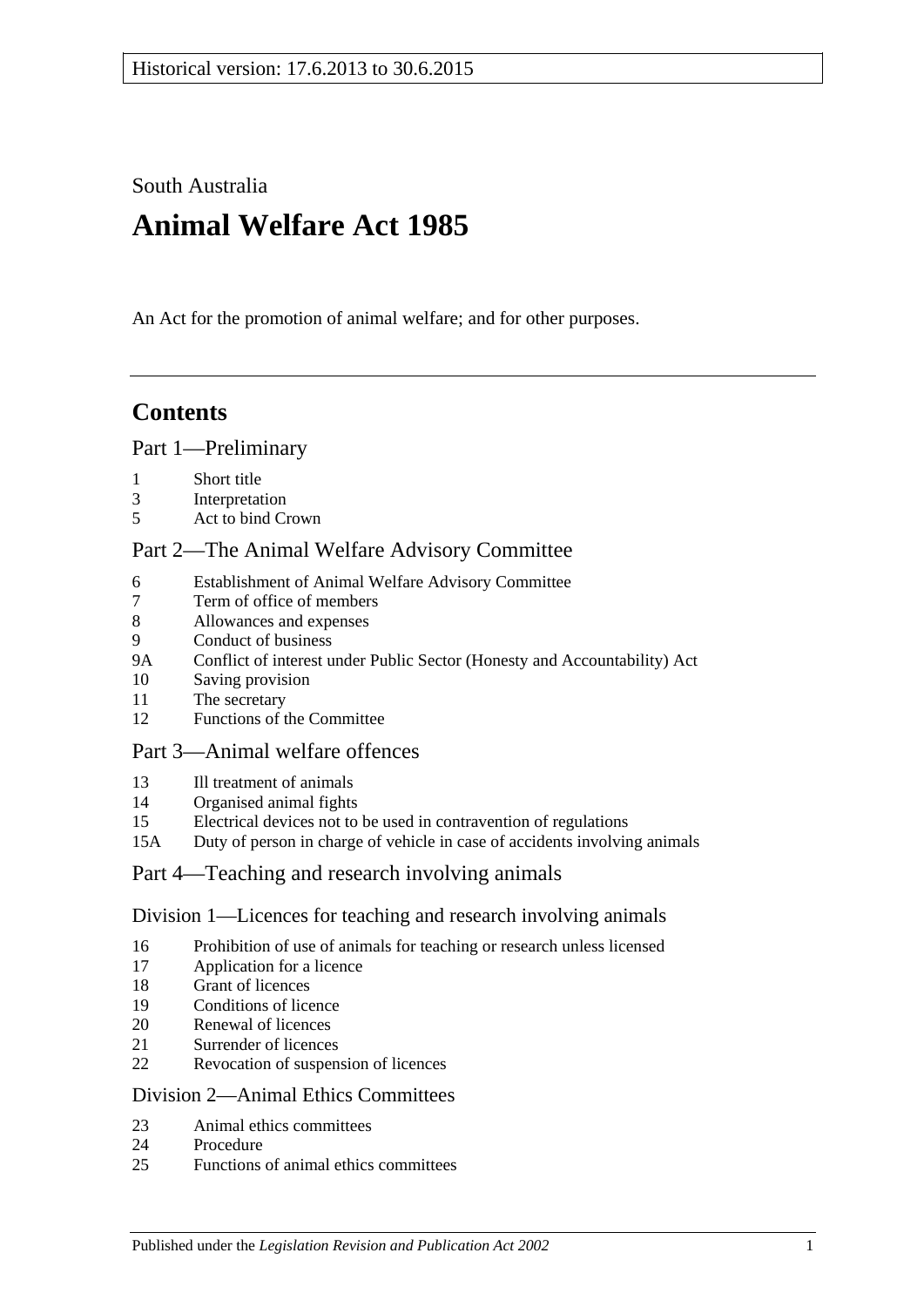#### [Division 3—Appeals](#page-12-0)

- 26 [Appeals against decisions of animal ethics committees](#page-12-1)
- 27 [Appeal against decisions of Minister](#page-12-2)

#### [Part 5—Enforcement](#page-13-0)

#### [Division 1—Appointment and identification of inspectors](#page-13-1)

- 28 [Appointment of inspectors](#page-13-2)
- 29 [Identification of inspectors](#page-13-3)

#### [Division 2—Powers of inspectors](#page-14-0)

- 30 [General powers](#page-14-1)
- 31 [Routine inspections](#page-15-0)
- 31A [Special powers relating to animals](#page-16-0)
- 31B [Animal welfare notices](#page-17-0)

#### [Division 3—Miscellaneous](#page-17-1)

- 31C [Dealing with seized animals and objects](#page-17-2)
- 31D [Warrant procedures](#page-18-0)
- 31E [Offence to hinder etc inspectors](#page-19-0)
- 32A [Court orders on finding of guilt etc](#page-19-1)

#### [Part 6—Miscellaneous](#page-20-0)

- 33 [Delegation](#page-20-1)
- 34 [Permit to hold rodeos](#page-20-2)
- 34A [False or misleading statements](#page-20-3)
- 34B [Power of veterinary surgeons to destroy animals](#page-21-0)
- 35 [Power to provide food to neglected animals](#page-21-1)
- 37 [Service of notices](#page-21-2)
- 38 [Offences by bodies corporate](#page-21-3)
- 39 [Continuing offences](#page-22-0)
- 40 [Vicarious liability of employers in certain circumstances](#page-22-1)
- 42 [Evidence](#page-22-2)
- 42A [Codes of practice](#page-22-3)
- 43 [Act does not render unlawful practices that are in accordance with prescribed code of](#page-23-0)  [animal husbandry practice](#page-23-0)
- 43A [Reports in respect of alleged contraventions](#page-23-1)
- 43B [Victimisation](#page-23-2)
- 44 [Regulations](#page-24-0)

[Legislative history](#page-25-0)

## <span id="page-1-0"></span>**The Parliament of South Australia enacts as follows:**

# **Part 1—Preliminary**

#### <span id="page-1-1"></span>**1—Short title**

This Act may be cited as the *Animal Welfare Act 1985*.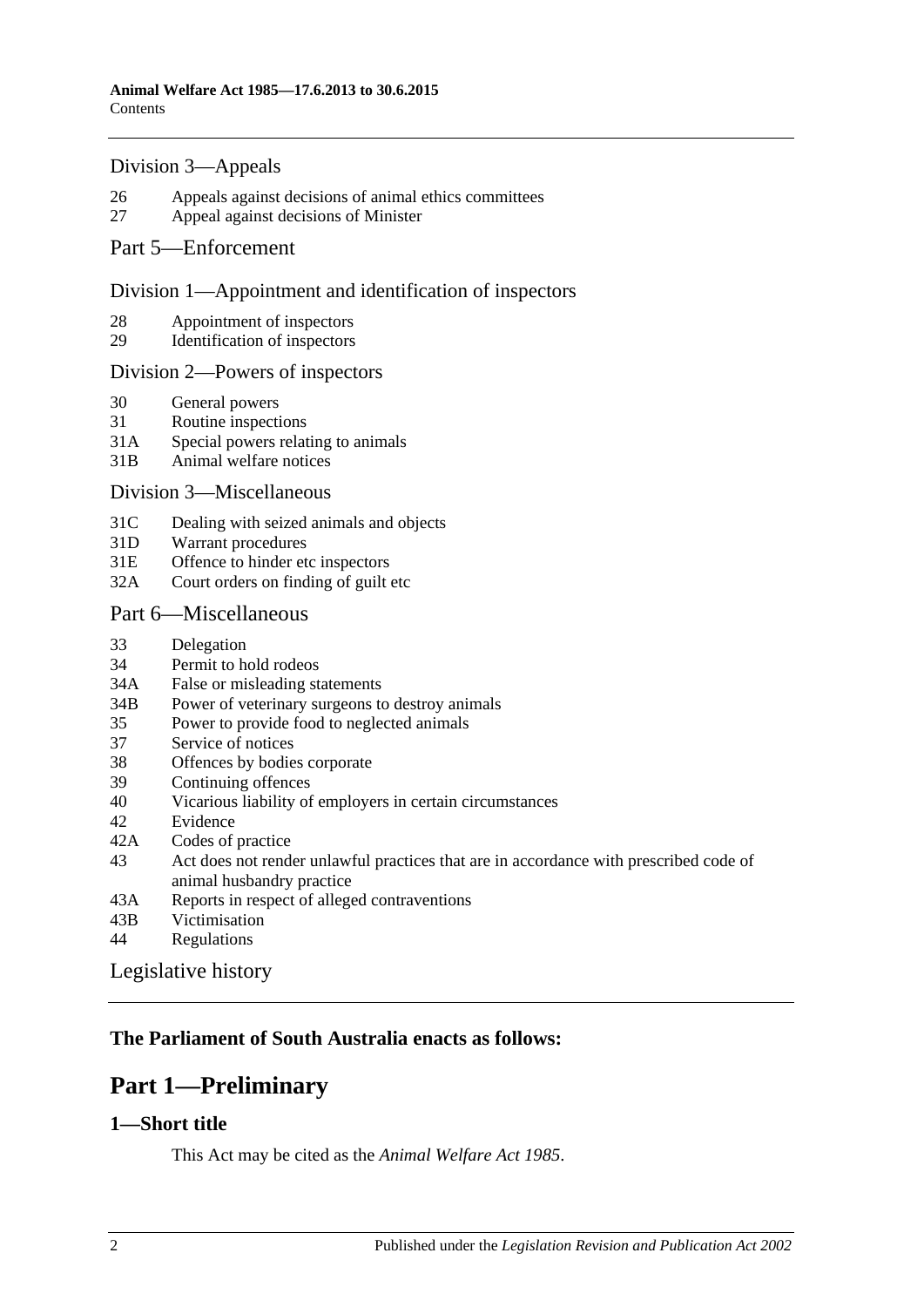## <span id="page-2-0"></span>**3—Interpretation**

In this Act, unless the contrary intention appears—

*animal* means a member of any species of the sub-phylum *vertebrata* except—

- (a) a human being; or
- (b) a fish,

and includes any prescribed animal;

*animal welfare notice* means a notice given by an inspector under [section](#page-17-0) 31B;

*animal welfare order* means an order of a court under [section](#page-19-1) 32A;

*the Code* referred to in [Part 4](#page-8-2) means the *Australian Code of Practice for the Care and Use of Animals for Scientific Purposes* (National Health and Medical Research Council, CSIRO, Australian Agricultural Council) 2004, 7th edition, as amended from time to time;

*the Committee* means the Animal Welfare Advisory Committee established under this Act;

*electrical device* means any of the following devices designed for the purpose of confining or controlling an animal:

- (a) an electrical prod or goad;
- (b) a collar designed to impart an electric shock;
- (c) an electroimmobiliser;
- (d) any other electrical device prescribed by the regulations;

*electroimmobiliser* means an electrical device designed to temporarily immobilise an animal;

*harm* means any form of damage, pain, suffering or distress (including unconsciousness), whether arising from injury, disease or any other condition;

*inspector* means—

- (a) a police officer; or
- (c) a person holding an appointment as an inspector under [Part 5;](#page-13-0)

*organised animal fight* means an event in which an animal is encouraged to fight with another animal;

*owner* includes—

- (a) in relation to an animal, a person who has the custody and control of the animal; and
- (b) in relation to real or personal property—a person entitled to possession of the property;

*premises* means any land, building or structure (including a moveable building or structure);

*rodeo* means a competition involving cattle or horses (or both) and featuring 1 or more rodeo events, but does not include a competition declared by the regulations not to be a rodeo;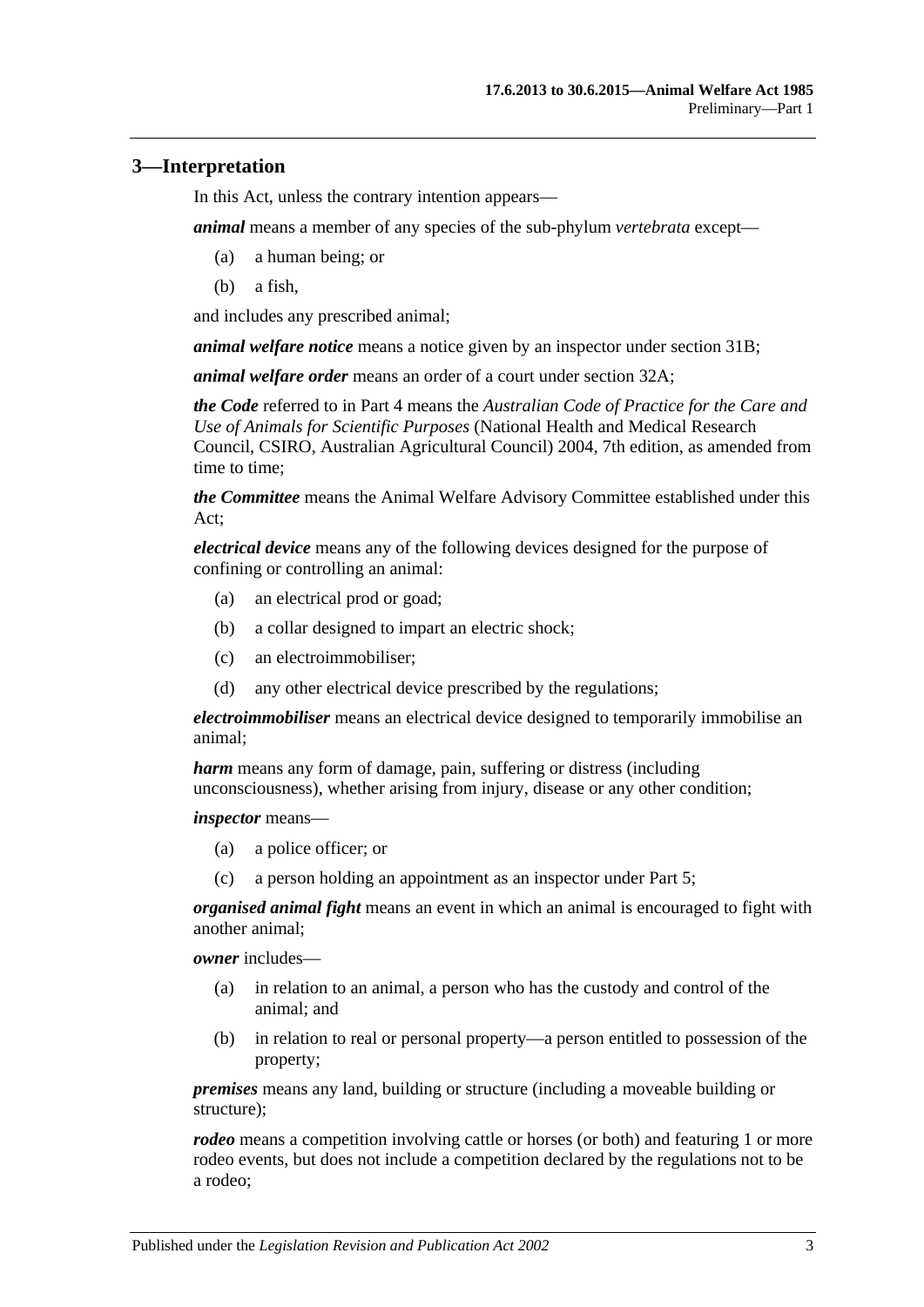*rodeo event* means any of the following events:

- (a) saddle bronc riding;
- (b) bareback bronc riding;
- (c) bull riding;
- (d) steer riding;
- (e) roping or tying;
- (f) team roping;
- (g) steer wrestling;
- (h) a prescribed event;

#### *serious harm* means—

- (a) harm that endangers an animal's life; or
- (b) harm that results in an animal being so severely injured, so diseased or in such physical condition that it would be cruel not to destroy the animal; or
- (c) harm that consists of, or results in, serious and protracted impairment of a physical or mental function;

*the Society* means the Royal Society for the Prevention of Cruelty to Animals (South Australia) Incorporated;

*vehicle* includes an aircraft, a vessel, a caravan, a trailer and anything attached to a vehicle;

*veterinary surgeon* means a person who is registered as a veterinary surgeon under the *[Veterinary Practice Act](http://www.legislation.sa.gov.au/index.aspx?action=legref&type=act&legtitle=Veterinary%20Practice%20Act%202003) 2003*.

## <span id="page-3-0"></span>**5—Act to bind Crown**

This Act binds the Crown.

# <span id="page-3-1"></span>**Part 2—The Animal Welfare Advisory Committee**

#### <span id="page-3-2"></span>**6—Establishment of Animal Welfare Advisory Committee**

- (1) The *Animal Welfare Advisory Committee* is established.
- (2) The Committee consists of 8 members appointed by the Governor, of whom—
	- (a) 1 is to be nominated by the Minister responsible for the administration of the *[Livestock Act](http://www.legislation.sa.gov.au/index.aspx?action=legref&type=act&legtitle=Livestock%20Act%201997) 1997*;
	- (b) 2 will be nominated by the South Australian Farmers Federation Incorporated;
	- (c) 1 will be nominated by the Society;
	- (d) 2 will be persons who, in the opinion of the Minister, are suitable to represent the interests of animal welfare organisations;
	- (e) 1 will be nominated by the Australian Veterinary Association;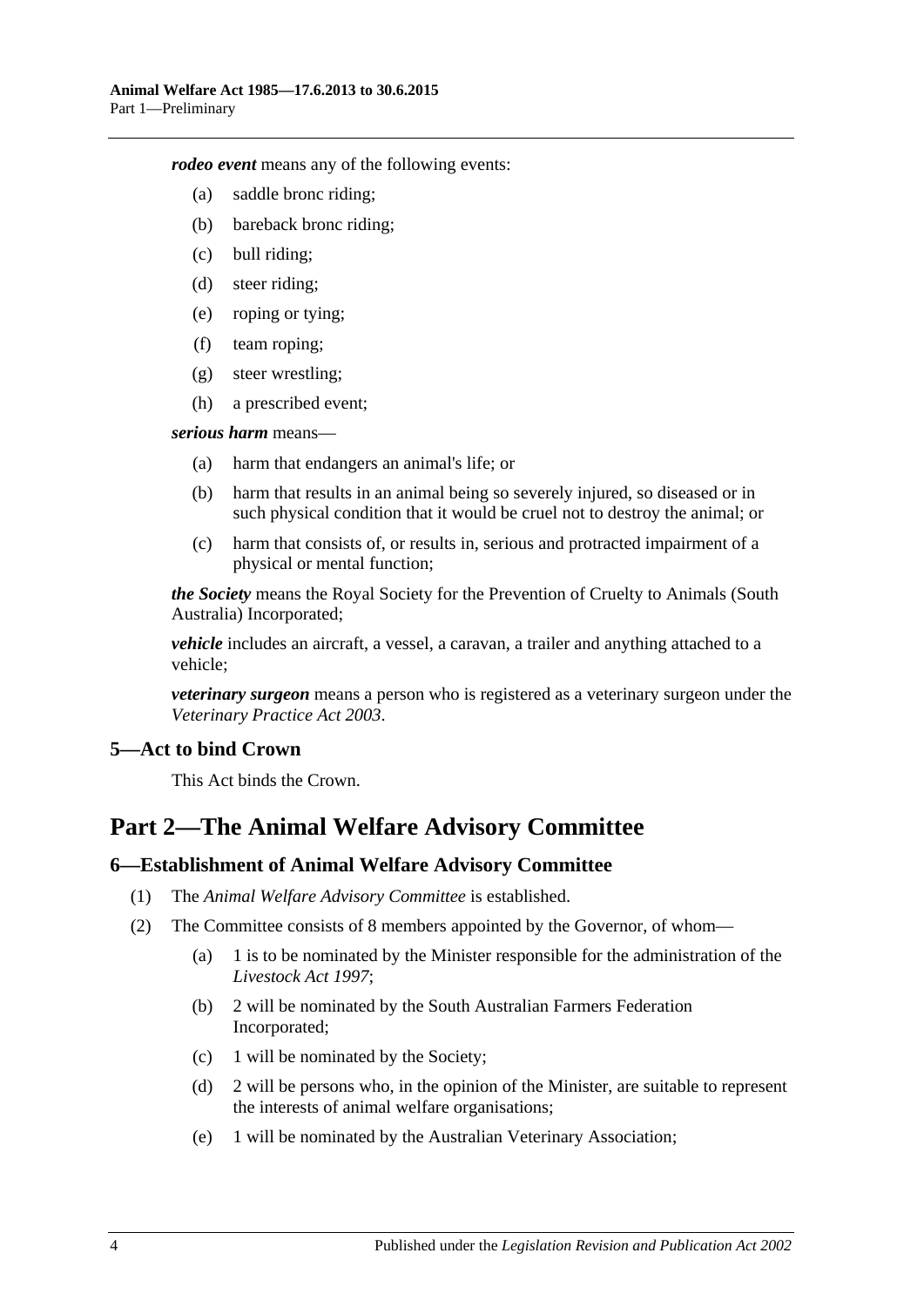- (f) 1 will be engaged in research activities involving animals nominated by the Minister responsible for the administration of the *[Institute of Medical and](http://www.legislation.sa.gov.au/index.aspx?action=legref&type=act&legtitle=Institute%20of%20Medical%20and%20Veterinary%20Science%20Act%201982)  [Veterinary Science Act](http://www.legislation.sa.gov.au/index.aspx?action=legref&type=act&legtitle=Institute%20of%20Medical%20and%20Veterinary%20Science%20Act%201982) 1982*.
- (3) Where the Minister, by notice in writing, requests—
	- (a) the South Australian Farmers Federation Incorporated; or
	- (b) the Society; or
	- (c) the Australian Veterinary Association,

to make a nomination for the purposes of this section, and the body to which the request is addressed fails to make such a nomination within the time allowed in the notice, the Minister may select a person for appointment as a member of the Committee, and a person so selected may then be appointed to the Committee as if nominated by the body to which the request was addressed.

- (4) The Governor may appoint a member of the Committee to be the presiding member of the Committee and another member to be the deputy presiding member of the Committee.
- (5) The Governor may appoint a suitable person to be the deputy of a member of the Committee (other than the presiding member), and the deputy may, in the absence of that member, act as a member of the Committee.

#### <span id="page-4-0"></span>**7—Term of office of members**

- (1) A member of the Committee will be appointed for such term, not exceeding 3 years, as the Governor determines and specifies in the instrument of appointment, and on the expiration of a term of office, will be eligible for reappointment.
- <span id="page-4-2"></span>(2) The Governor may remove a member of the Committee from office on the ground of—
	- (a) mental or physical incapacity to carry out satisfactorily the duties of a member; or
	- (b) dishonourable conduct; or
	- (c) neglect of duty.
- (3) The office of a member of the Committee becomes vacant if the member—
	- (a) dies; or
	- (b) completes a term of office; or
	- (c) resigns by notice in writing to the Minister; or
	- (d) is removed from office by the Governor under [subsection](#page-4-2) (2).
- (4) On the office of a member of the Committee becoming vacant, a person must be appointed to that office in accordance with this Act.

#### <span id="page-4-1"></span>**8—Allowances and expenses**

A member of the Committee is entitled to receive such allowances and expenses as the Governor may from time to time determine.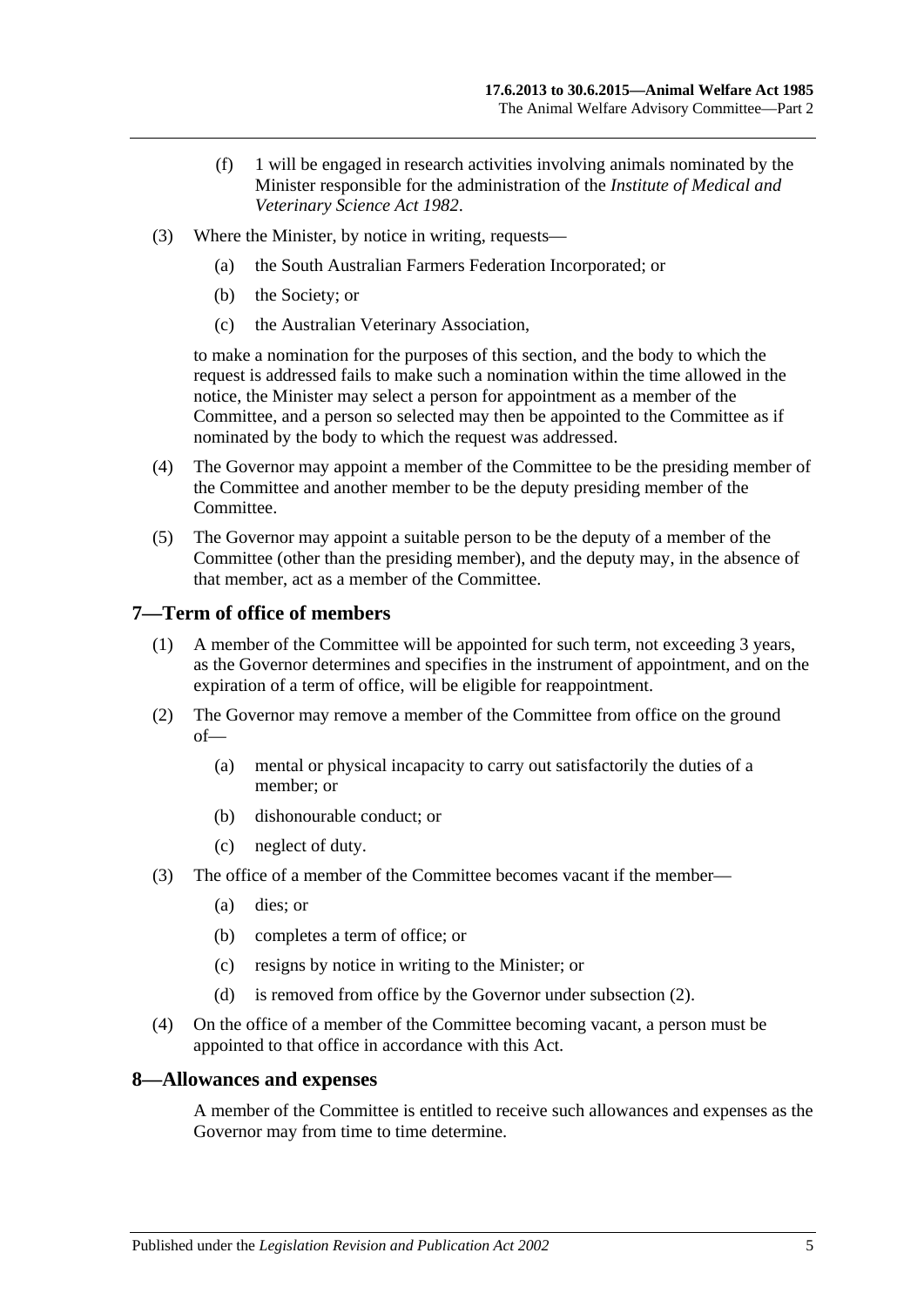#### <span id="page-5-0"></span>**9—Conduct of business**

- (1) The presiding member or, in his or her absence, the deputy presiding member will preside at a meeting of the Committee or, in the absence of both the presiding member and the deputy presiding member, the members present will decide who is to preside at the meeting.
- (3) Five members constitute a quorum of the Committee.
- (4) Each member present at a meeting of the Committee is entitled to 1 vote on a question arising for decision at that meeting.
- (5) A decision supported by the votes of not less than 5 members of the Committee is a decision of the Committee.
- (6) Subject to this Act, the Committee may conduct its business as it thinks fit.

## <span id="page-5-1"></span>**9A—Conflict of interest under Public Sector (Honesty and Accountability) Act**

A member of the Committee will not be taken to have a direct or indirect interest in a matter for the purposes of the *[Public Sector \(Honesty and Accountability\) Act](http://www.legislation.sa.gov.au/index.aspx?action=legref&type=act&legtitle=Public%20Sector%20(Honesty%20and%20Accountability)%20Act%201995) 1995* by reason only of the fact that the member has an interest in a matter that is shared in common with those engaged in or associated with primary production generally, animal welfare organisations generally, veterinary practice generally or medical or biological research generally, or a substantial section of those engaged in or associated with any of those fields.

#### <span id="page-5-2"></span>**10—Saving provision**

An act or proceeding of the Committee is not invalid by reason of a vacancy in its membership or a defect in an appointment.

#### <span id="page-5-3"></span>**11—The secretary**

- (1) There will be a secretary to the Committee.
- (2) The secretary will be appointed under the *[Public Sector Management Act](http://www.legislation.sa.gov.au/index.aspx?action=legref&type=act&legtitle=Public%20Sector%20Management%20Act%201995) 1995*.
- (3) The office of secretary to the Committee may be held in conjunction with any other office in the Public Service of the State.

## <span id="page-5-4"></span>**12—Functions of the Committee**

The functions of the Committee are—

- (a) to advise the Minister on any matter relating to the administration or enforcement of this Act; and
- (b) to consider, and report to the Minister on, legislative proposals affecting animal welfare; and
- (c) to examine proposed codes of practice relating to animals and report to the Minister on their likely effect upon animal welfare; and
- (ca) to develop, or assist in developing, codes of practice for animal welfare and to make recommendations to the Minister as to their adoption under the regulations; and
- (d) to investigate and report to the Minister on any matters referred by the Minister to the Committee for advice.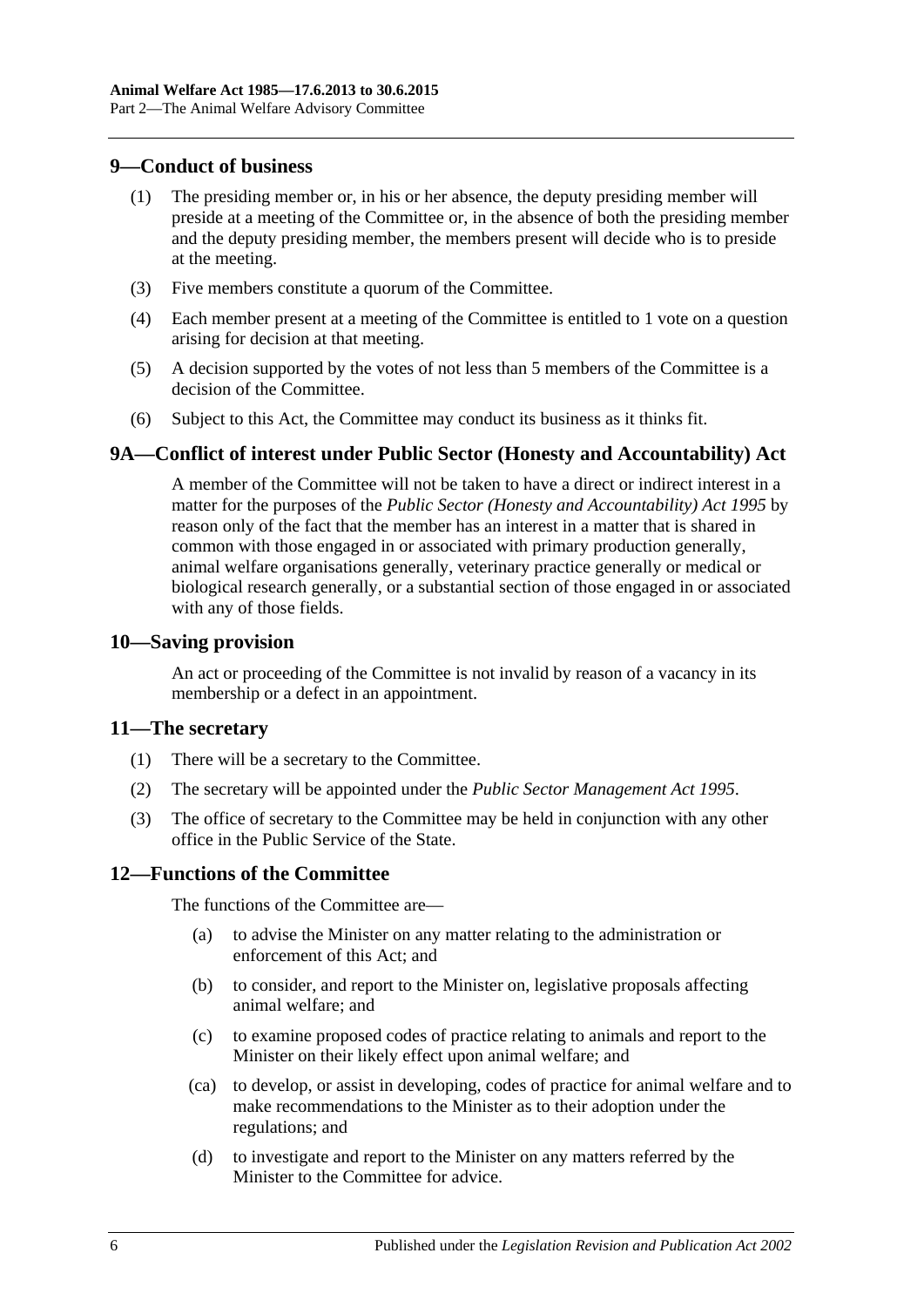# <span id="page-6-0"></span>**Part 3—Animal welfare offences**

## <span id="page-6-2"></span><span id="page-6-1"></span>**13—Ill treatment of animals**

- $(1)$  If—
	- (a) a person ill treats an animal; and
	- (b) the ill treatment causes the death of, or serious harm to, the animal; and
	- (c) the person intends to cause, or is reckless about causing, the death of, or serious harm to, the animal,

the person is guilty of an offence.

Maximum penalty: \$50 000 or imprisonment for 4 years.

<span id="page-6-3"></span>(2) A person who ill treats an animal is guilty of an offence.

Maximum penalty: \$20 000 or imprisonment for 2 years.

- (3) Without limiting the generality of [subsection](#page-6-2) (1) or [\(2\),](#page-6-3) a person ill treats an animal if the person—
	- (a) intentionally, unreasonably or recklessly causes the animal unnecessary harm; or
	- (b) being the owner of the animal—
		- (i) fails to provide it with appropriate, and adequate, food, water, living conditions (whether temporary or permanent) or exercise; or
		- (ii) fails to take reasonable steps to mitigate harm suffered by the animal; or
		- (iii) abandons the animal; or
		- (iv) neglects the animal so as to cause it harm; or
	- (c) having caused the animal harm (not being an animal of which that person is the owner), fails to take reasonable steps to mitigate the harm; or
	- (d) uses the animal in an organised animal fight; or
	- (e) releases the animal from captivity for the purpose of it then being hunted or killed; or
	- (f) causes the animal to be killed or injured by another animal; or
	- (g) kills the animal in a manner that causes the animal unnecessary pain; or
	- (h) unless the animal is unconscious, kills the animal by a method that does not cause death to occur as rapidly as possible; or
	- (i) carries out a medical or surgical procedure on the animal in contravention of the regulations; or
	- (j) ill treats the animal in any other manner prescribed by the regulations for the purposes of this section.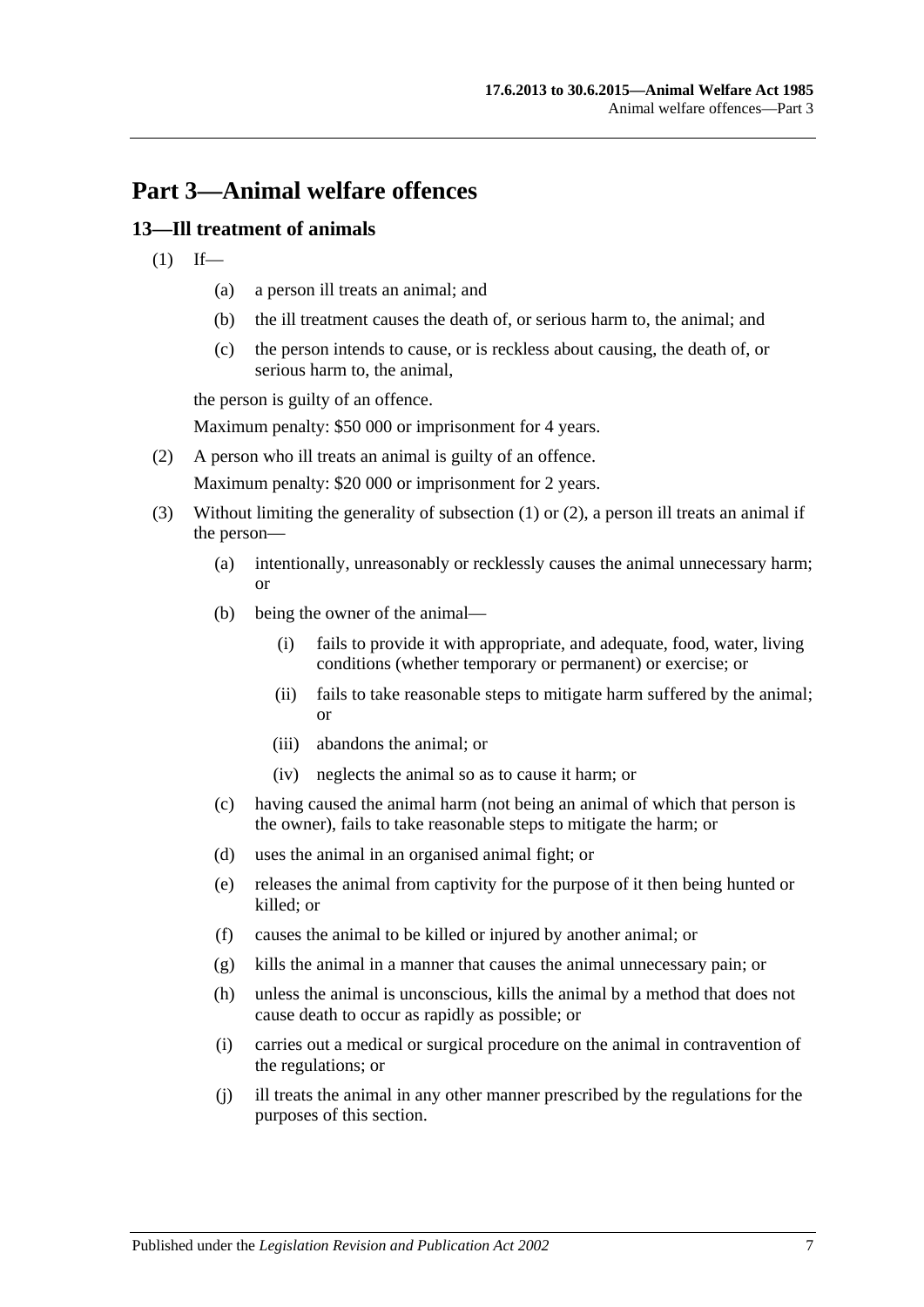- (4) A person charged with an offence against [subsection](#page-6-2) (1) (the *aggravated offence*) may be convicted of an offence against [subsection](#page-6-3) (2) (the *lesser offence*) if the court is not satisfied that the aggravated offence has been established beyond reasonable doubt but is satisfied that the lesser offence has been so established.
- (5) It is a defence to a charge of an offence against [subsection](#page-6-3) (2) if the defendant proves that the offence did not result from any failure on the part of the defendant to take reasonable care to avoid the commission of the offence.
- (6) In this section—

*cause*—a person's act or omission causes the death of, or harm to, an animal if the act or omission substantially contributes to the death or harm.

## <span id="page-7-1"></span><span id="page-7-0"></span>**14—Organised animal fights**

(1) A person must not organise or promote, or participate in organising or promoting, an organised animal fight.

Maximum penalty: \$20 000 or imprisonment for 2 years.

- <span id="page-7-2"></span>(2) A person must not keep an animal wholly or partly for the purpose of the animal being used (whether by that person or another person) in an organised animal fight. Maximum penalty: \$20 000 or imprisonment for 2 years.
- (3) A person must not, without the approval of the Minister, have in his or her possession or control—
	- (a) a cock-fighting spur; or
	- (b) an implement, article or other thing made or adapted for attachment to an animal—
		- (i) for the purpose of training the animal to fight another animal; or
		- (ii) for the purpose of inciting or assisting the animal to fight another animal or to inflict injury on another animal during a fight; or
		- (iii) for the purpose of protecting the animal in a fight with another animal; or
	- (c) a drug (not being a drug supplied on the prescription of, and given to an animal in accordance with the directions of, a veterinary surgeon) to be administered to an animal for the purpose of inciting or assisting the animal to fight another animal or to inflict injury on another animal during a fight.

Maximum penalty: \$20 000 or imprisonment for 2 years.

- <span id="page-7-3"></span>(4) A person must not knowingly allow premises owned or occupied by, or a vehicle owned by or under the control of, the person to be used for the purposes of—
	- (a) an organised animal fight; or
	- (b) housing or transporting an animal that is to be used in an organised animal fight.

Maximum penalty: \$20 000 or imprisonment for 2 years.

- (5) A person must not, without lawful excuse (the proof of which lies on the defendant)—
	- (a) be present at an organised animal fight; or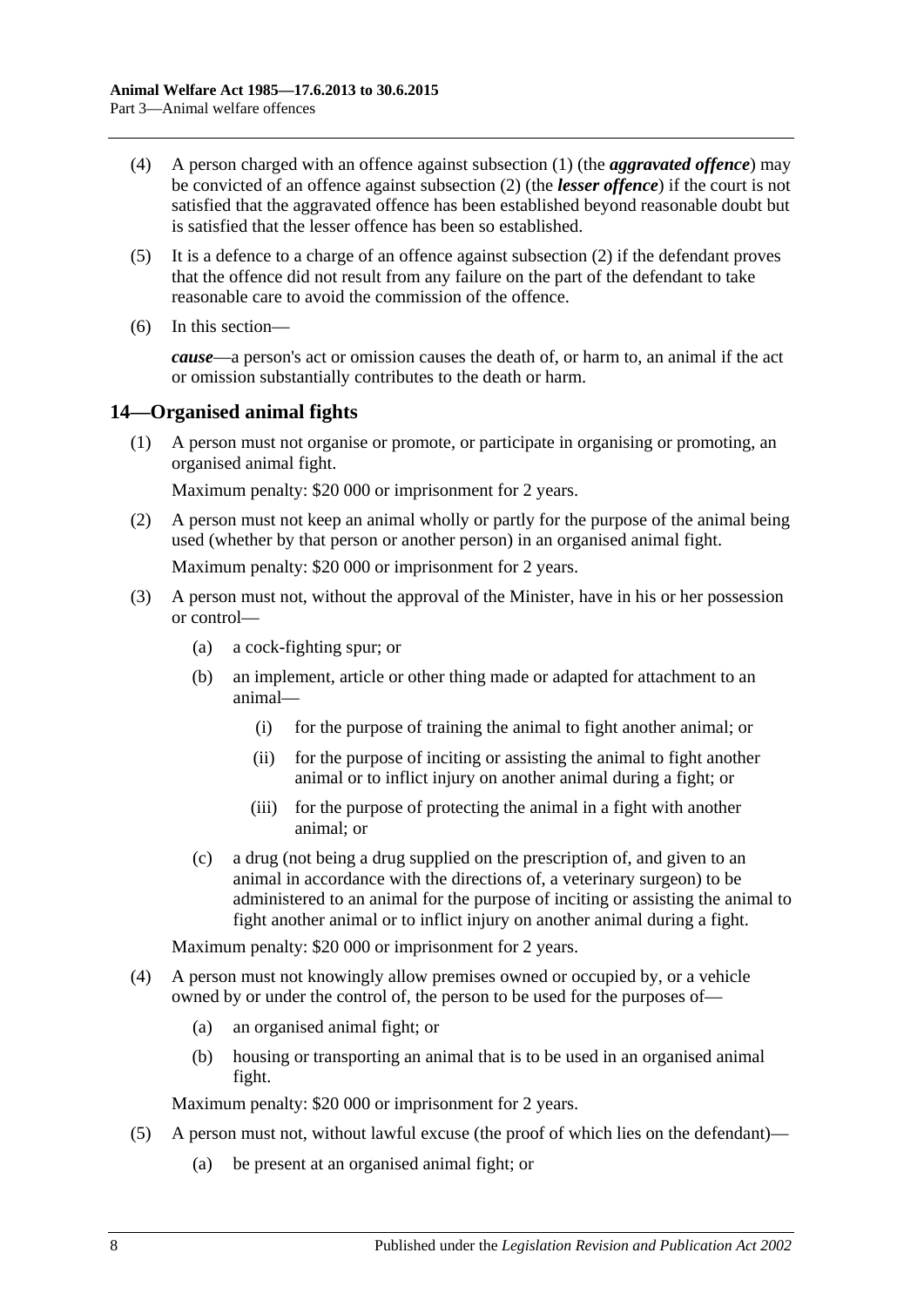(b) be in a place at which an organised animal fight is taking place.

Maximum penalty: \$10 000 or imprisonment for 1 year.

#### <span id="page-8-0"></span>**15—Electrical devices not to be used in contravention of regulations**

A person must not, for the purpose of confining or controlling an animal, use an electrical device in contravention of the regulations.

Maximum penalty: \$10 000 or imprisonment for 1 year.

#### <span id="page-8-1"></span>**15A—Duty of person in charge of vehicle in case of accidents involving animals**

Where an animal is injured in an accident involving a vehicle, the person in charge of the vehicle must—

- (a) take such steps as are reasonably practicable in the circumstances to inform the owner of the animal that the animal was injured; and
- (b) where, after taking such steps, that person has been unable to contact the owner—inform an inspector, within 24 hours of the accident occurring, of the circumstances of the accident.

Maximum penalty: \$5 000. Expiation fee: \$315.

# <span id="page-8-3"></span><span id="page-8-2"></span>**Part 4—Teaching and research involving animals**

#### **Division 1—Licences for teaching and research involving animals**

#### <span id="page-8-4"></span>**16—Prohibition of use of animals for teaching or research unless licensed**

- (1) Subject to [subsection](#page-8-6) (2), a person must not use an animal for the purposes of—
	- (a) teaching any science; or
	- (b) research or experimentation,

without a licence under this Part.

Maximum penalty:

In relation to a body corporate—\$50 000.

In relation to a natural person—\$10 000.

<span id="page-8-6"></span>(2) A employee is not required to hold a licence under this Part in respect of anything done in the course of employment by a person who holds a licence under this Part.

#### <span id="page-8-5"></span>**17—Application for a licence**

- (1) A person may apply to the Minister for a licence under this Part.
- (2) An application for a licence must—
	- (a) be made in the prescribed manner in a form approved by the Minister; and
	- (b) contain the prescribed information; and
	- (c) be accompanied by the prescribed application fee.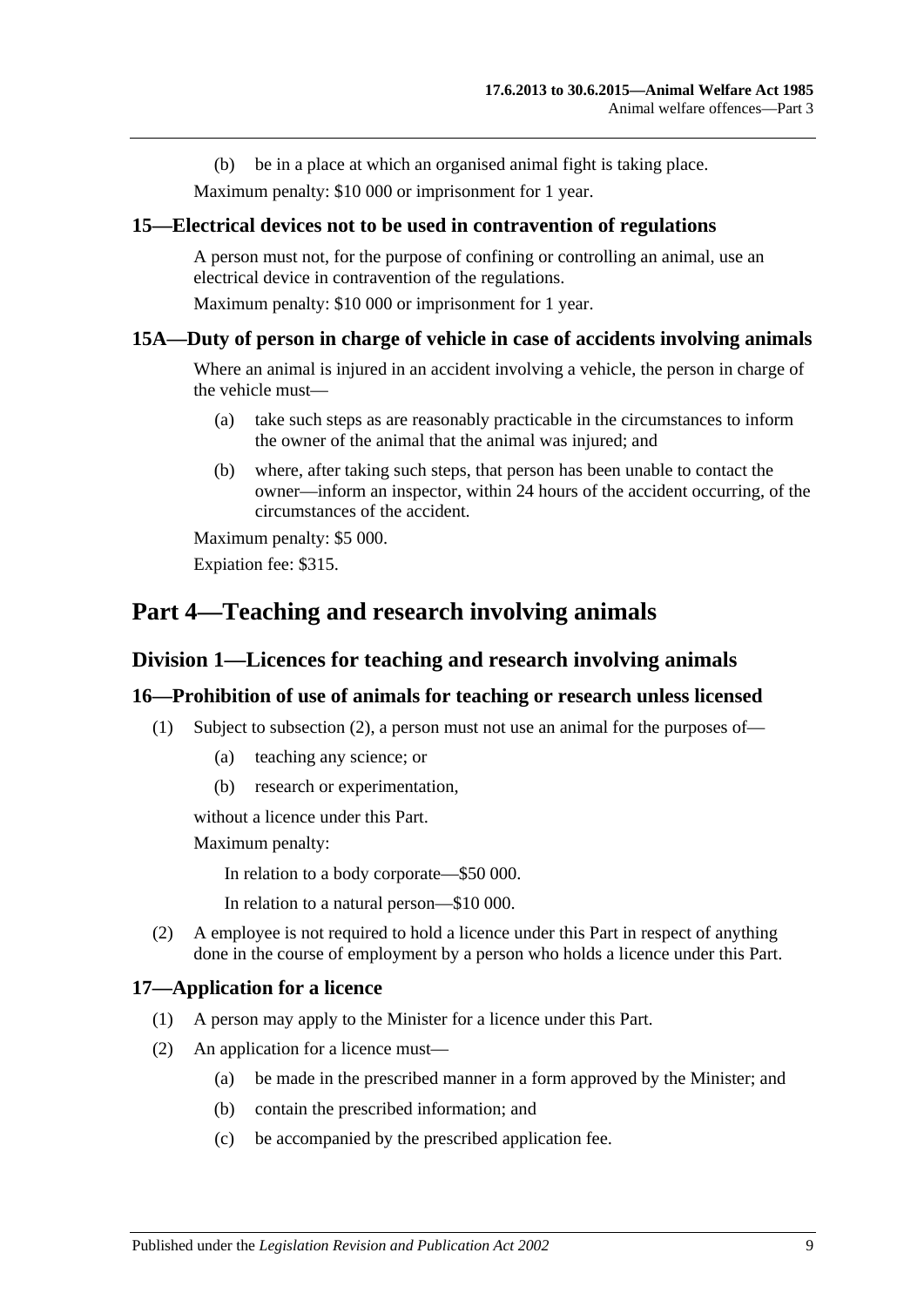#### <span id="page-9-0"></span>**18—Grant of licences**

- (1) Where application is made under this Part for a licence, the Minister must determine whether a licence should be granted having regard to—
	- (a) the suitability of the applicant to be granted the licence; and
	- (b) the adequacy of the applicant's premises and facilities for the care and handling of animals; and
	- (c) the adequacy of arrangements made by the applicant for the provision of veterinary attention to animals; and
	- (d) such other matters as may be prescribed.
- (2) On granting a licence, the Minister must forward to the applicant a licence in the form approved by the Minister.

#### <span id="page-9-1"></span>**19—Conditions of licence**

- (1) A licence under this Part is subject to such conditions as the Minister may specify by notice in writing given to the holder of the licence.
- (2) Without limiting the matters with respect to which conditions may be imposed, the Minister may impose conditions—
	- (a) requiring the holder of the licence to establish an animal ethics committee in accordance with [section](#page-10-4) 23; and
	- (b) requiring the holder of the licence to consult with an animal ethics committee in relation to specified matters; and
	- (c) requiring the holder of the licence to seek the approval of an animal ethics committee before—
		- (i) acquiring animals for the purposes of teaching, research or experimentation; or
		- (ii) using animals for the purposes of teaching, research or experimentation; and
	- (d) requiring the holder of the licence to provide an animal ethics committee with such information in relation to teaching, research or experimentation involving animals as the animal ethics committee may request; and
	- (e) requiring the holder of the licence to answer such questions in relation to teaching, research or experimentation involving animals as may be put by an animal ethics committee; and
	- (f) requiring the holder of the licence to comply with such provisions of the Code as may be specified in the conditions.
- (3) The Minister may, by notice in writing given to the holder of a licence, vary or revoke a condition of the licence or impose a further condition.
- (4) A person who contravenes or fails to comply with a condition of a licence is guilty of an offence.

Maximum penalty:

In relation to a body corporate—\$50 000.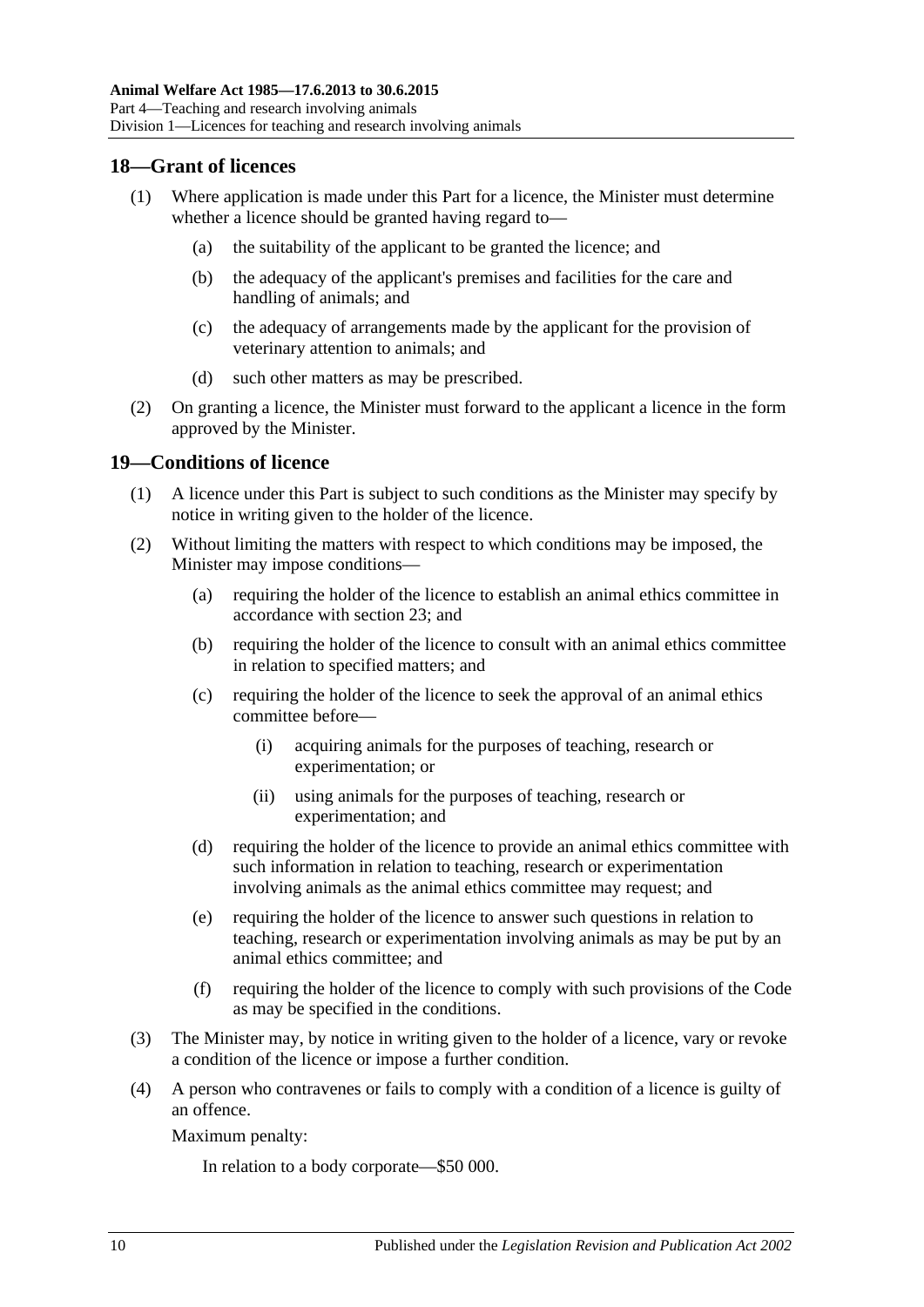In relation to a natural person—\$10 000.

#### <span id="page-10-0"></span>**20—Renewal of licences**

- (1) Subject to this Part, a licence remains in force for a period of 2 years from the day on which it is granted and may be renewed for successive periods of 2 years.
- (2) An application for renewal—
	- (a) must be made in a manner and form determined by the Minister; and
	- (b) must be delivered to the Minister not less than 1 month before the licence is due to expire; and
	- (c) must be accompanied by the prescribed fee.
- (3) The Minister has a discretion to determine an application for renewal despite the fact that it is delivered out of time.
- (4) Where an application for renewal is made in accordance with this Act, the Minister must renew the licence of the applicant.

#### <span id="page-10-1"></span>**21—Surrender of licences**

The holder of a licence may at any time surrender the licence to the Minister.

#### <span id="page-10-2"></span>**22—Revocation of suspension of licences**

- (1) Where the holder of a licence—
	- (a) has been found guilty of an offence against this Act; or
	- (b) has obtained the licence improperly; or
	- (c) has failed to comply with a condition of the licence,

the Minister may, by notice in writing addressed to the holder of the licence, revoke the licence, or suspend the licence for a period specified in the notice.

## <span id="page-10-3"></span>**Division 2—Animal Ethics Committees**

#### <span id="page-10-4"></span>**23—Animal ethics committees**

- (1) The Minister may establish animal ethics committees for the purposes of this Act.
- (2) Where a licensee is required, as a condition of the licence, to establish an animal ethics committee, the licensee must establish an animal ethics committee in accordance with this section.
- <span id="page-10-5"></span>(3) An animal ethics committee will consist of at least 5 members appointed by the Minister, of whom—
	- (a) at least 1 will be a veterinary surgeon; and
	- (b) at least 1 will be a person who is engaged in teaching or research activities involving animals; and
	- (c) at least 1 will be a person who is responsible for the daily care of animals kept for use in teaching or research activities; and
	- (d) at least 1 will be a person with an established commitment to the welfare of animals; and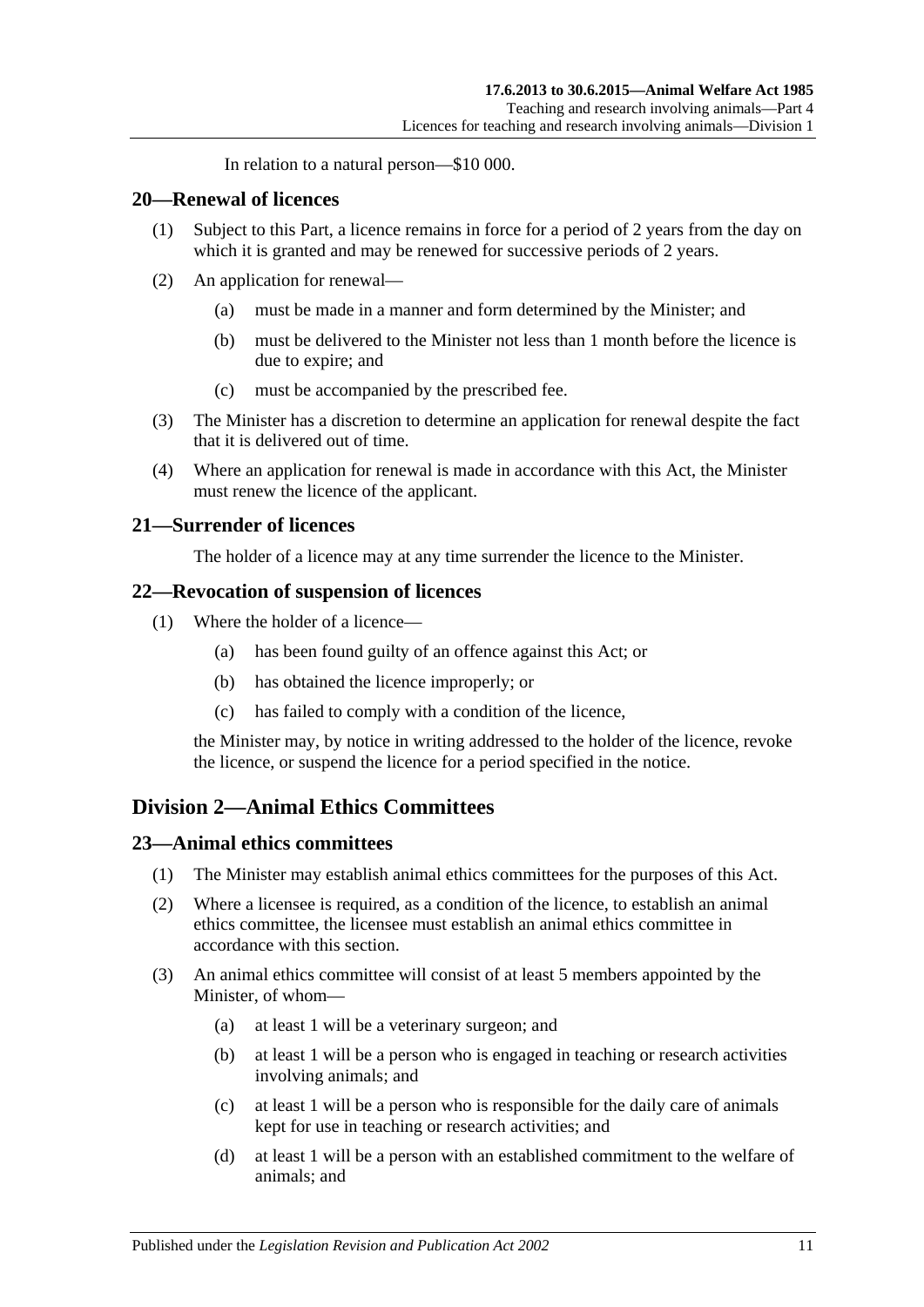- (e) at least 1 will be a person who is independent of the licensee and has never been involved in teaching or research activities involving animals.
- (4) In selecting persons for appointment to an animal ethics committee the Minister should act with a view to ensuring that the membership of the committee is, as nearly as possible, equally representative of each of the classes of person referred to in [subsection](#page-10-5) (3).
- (5) The Minister will appoint a member of an animal ethics committee to be the presiding member of the committee.
- (6) A member of an animal ethics committee is entitled to receive—
	- (a) in the case of an animal ethics committee established by the Minister—such allowances and expenses as the Governor may determine; and
	- (b) in the case of an animal ethics committee established by a licensee—such allowances and expenses as may be determined by agreement between the licensee and the member.
- (7) The term of office of a member of an animal ethics committee must not exceed 2 years, and on the expiration of a term of office, the member is eligible for reappointment.

## <span id="page-11-0"></span>**24—Procedure**

- (1) The quorum of an animal ethics committee consists of such number of members of the committee as may be determined by the Minister.
- (2) A decision carried by a majority of the votes cast by the members present at a meeting of an animal ethics committee is a decision of the committee.
- (3) Each member present at a meeting of an animal ethics committee is entitled to 1 vote on a question arising for decision at that meeting and, in the event of an equality of votes, the person presiding is entitled to a second, or casting, vote.
- (4) Subject to this Act, the business of an animal ethics committee may be conducted in accordance with the Code but otherwise in such manner as the committee determines.

## <span id="page-11-1"></span>**25—Functions of animal ethics committees**

- (1) Subject to this section, the functions of an animal ethics committee are—
	- (a) to determine matters required under this Act to be referred to an animal ethics committee by the holder of a licence; and
	- (b) to approve the use of animals for the purposes of teaching, research or experimentation proposed to be undertaken by the holder of a licence; and
	- (c) to approve the acquisition, by the holder of a licence, of animals for the purposes of teaching, research or experimentation; and
	- (d) to ensure that animals involved in teaching, research or experimentation are treated humanely, and that the regulations relating to such activities are complied with; and
	- (e) to furnish the Minister with annual reports in accordance with the regulations; and
	- (f) such other functions as are prescribed by the Code or the regulations.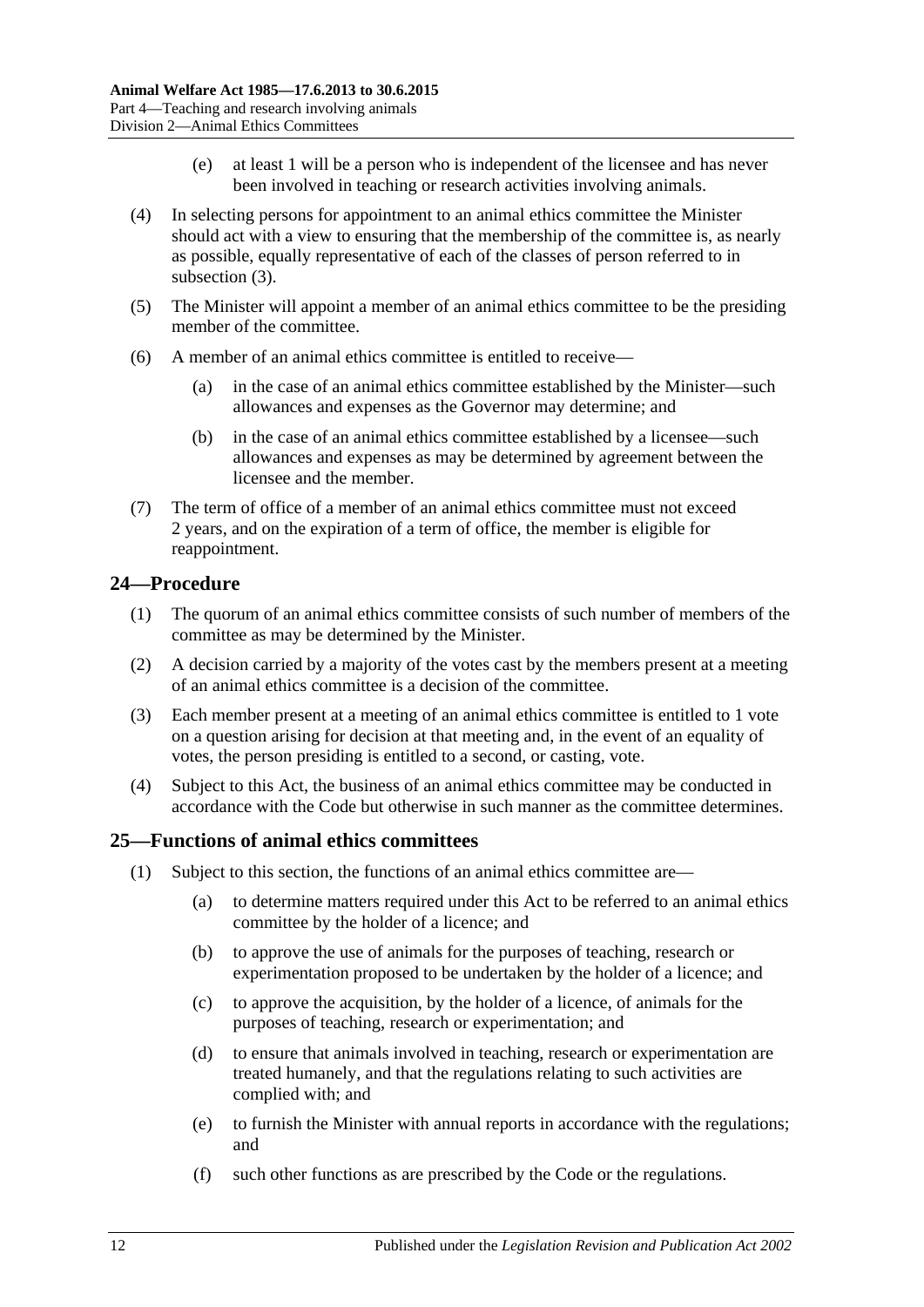- (1a) In performing its functions, an animal ethics committee must comply with the Code.
- (2) An animal ethics committee may, subject to and in accordance with the Code, approve the use of an animal for the purposes of teaching, research or experimentation, or the acquisition of animals for such purposes, unconditionally, or subject to such conditions as the committee thinks fit.
- (3) An animal ethics committee may not approve the use of an animal for the purposes of research or experimentation, or the acquisition of an animal for such purposes, unless it is satisfied that—
	- (a) the use of the animal is essential for the particular purpose; and
	- (b) the person who proposes to use the animal has appropriate experience and qualifications.
- (4) A person who contravenes or fails to comply with a condition of an approval under this section is guilty of an offence.

Maximum penalty:

In relation to a body corporate—\$50 000.

In relation to a natural person—\$10 000.

## <span id="page-12-0"></span>**Division 3—Appeals**

#### <span id="page-12-1"></span>**26—Appeals against decisions of animal ethics committees**

- (1) A right of appeal to the Minister lies against any decision of an animal ethics committee under this Part.
- (2) The appeal must be instituted within 1 month of the making of the decision appealed against, but the Minister may, if satisfied that in the circumstances it is just and reasonable to do so, extend the period within which an appeal may be instituted.
- (3) The Minister may not determine an appeal under this section unless the Committee has investigated, and furnished the Minister with a report upon, the appeal.
- (4) The Minister may, on the hearing of the appeal, confirm, vary or reverse the decision appealed against.

#### <span id="page-12-2"></span>**27—Appeal against decisions of Minister**

- (1) A right of appeal to the Supreme Court lies against any decision of the Minister under this Part.
- (2) The appeal must be instituted within 1 month of the making of the decision appealed against, but the Supreme Court may, if it is satisfied that it is just and reasonable in the circumstances to do so, dispense with the requirement that the appeal should be so instituted.
- (3) The Supreme Court may, on the hearing of the appeal, do 1 or more of the following, according to the nature of the case:
	- (a) affirm, vary or quash the decision appealed against, or substitute, or make in addition, any decision or order that should have been made in the first instance;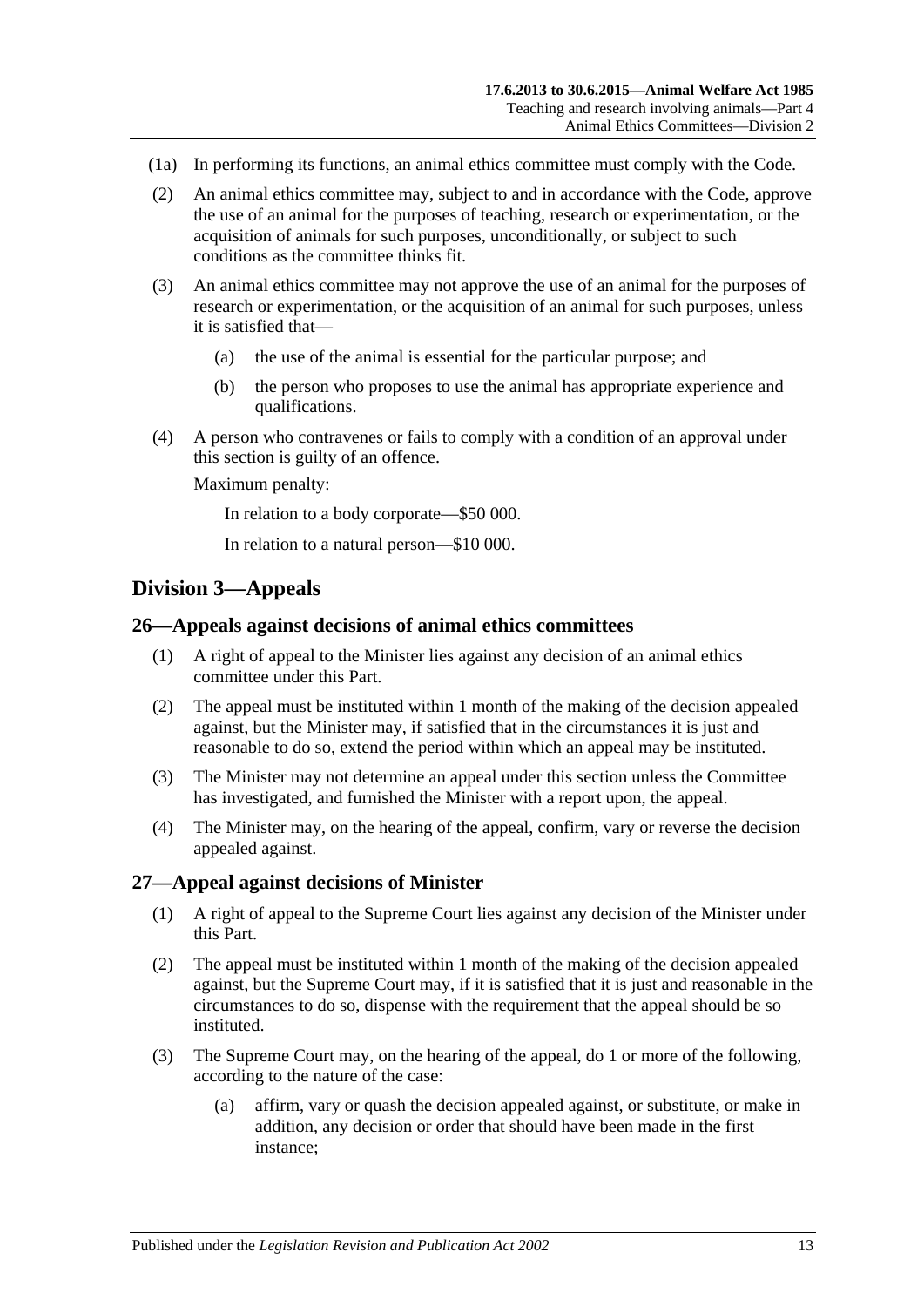- (b) remit the subject matter of the appeal to the Minister for further consideration;
- (c) make any further or other order as to costs or any other matter that the case requires.
- (4) The Minister must, if so required by any person affected by a decision, state in writing the reasons for that decision.
- (5) If the reasons of the Minister were not given in writing at the time of making a decision or order and the appellant then requested the Minister to state the reasons in writing, the time for instituting the appeal runs from the time when the appellant receives the written statement of those reasons.

# <span id="page-13-0"></span>**Part 5—Enforcement**

## <span id="page-13-1"></span>**Division 1—Appointment and identification of inspectors**

## <span id="page-13-2"></span>**28—Appointment of inspectors**

- (1) The Minister may, by instrument in writing, appoint a qualified person to be an inspector for the purposes of this Act.
- <span id="page-13-4"></span>(2) An appointment may be made subject to conditions specified in the instrument of appointment.
- (3) Without limiting the conditions that may be imposed under [subsection](#page-13-4) (2), the conditions may include the following:
	- (a) a condition restricting the powers of the inspector;
	- (b) a condition requiring the inspector to undertake suitable training;
	- (c) a condition requiring compliance with prescribed protocols and operational procedures;
	- (d) any other condition that the Minister thinks fit.
- (4) The Minister may, at any time, revoke an appointment or vary, revoke or add a condition of an appointment.
- (5) In this section—

*qualified person* means a person who has successfully completed training as prescribed by the regulations.

## <span id="page-13-3"></span>**29—Identification of inspectors**

- (1) An inspector appointed under this Part must be issued with an identity card—
	- (a) containing the person's name and a photograph of the person; and
	- (b) stating that the person is an inspector for the purposes of this Act.
- (2) If the powers of an inspector have been limited by conditions, the identity card issued to the inspector must contain a statement of the conditions imposed on the inspector's powers.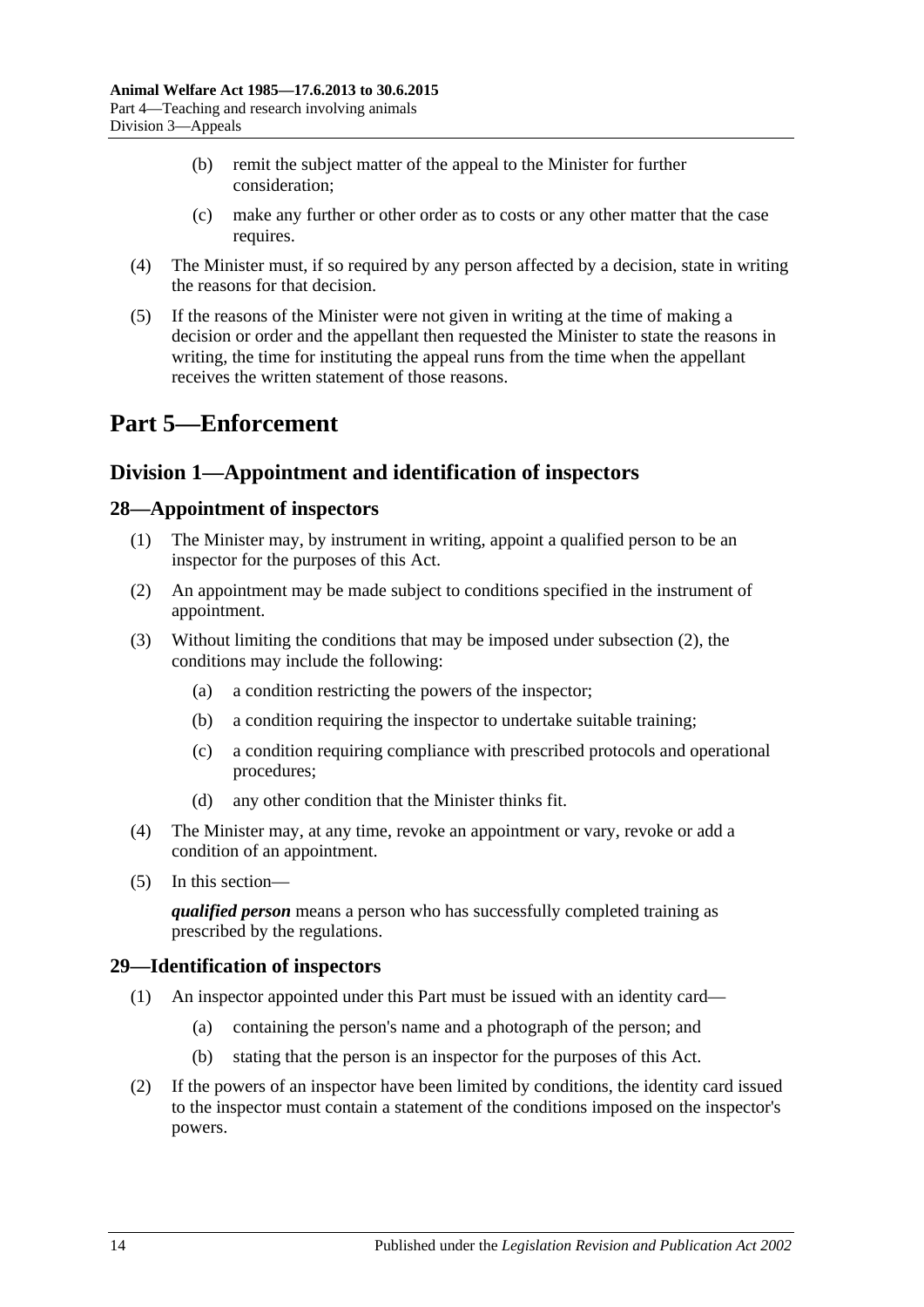- (3) An inspector appointed under this Part must, at the request of a person in relation to whom the inspector intends to exercise powers under this or any other Act, produce for the inspection of the person his or her identity card.
- (4) If an inspector who is a police officer is not in uniform, the officer must, at the request of a person in relation to whom the officer intends to exercise powers under this Act, produce for the inspection of the person his or her warrant card.
- (5) If a person in possession of an identity card issued to the person under this section ceases to be an inspector, the person must immediately return the identity card to the Minister.

Maximum penalty: \$2 500.

Expiation fee: \$210.

## <span id="page-14-0"></span>**Division 2—Powers of inspectors**

#### <span id="page-14-2"></span><span id="page-14-1"></span>**30—General powers**

- <span id="page-14-3"></span>(1) An inspector may—
	- (a) enter and search and, if necessary, use reasonable force to break into or open—
		- (i) premises or a vehicle to which this section applies; or
		- (ii) part of, or anything in or on, premises or a vehicle to which this section applies; and
	- (b) give directions with respect to the stopping or movement of a vehicle to which this section applies; and
	- (c) require a person to produce a document, including a written record that reproduces in an understandable form information stored by computer, microfilm or other process; and
	- (d) examine, copy or take extracts from a document or information so produced or require a person to provide a copy of any such document or information; and
	- (e) take photographs, films or audio, video or other recordings; and
	- (f) seize and retain any animal or other thing that the inspector reasonably suspects has been used in, or may constitute evidence of, a contravention of this Act; and
	- (g) identify, by marking, tagging or otherwise, an animal or other property in respect of which powers have been exercised under this Act; and
	- (h) require a person who the inspector reasonably suspects has committed, is committing, or is about to commit, a contravention of this Act to state the person's full name and usual place of residence and to produce evidence of the person's identity; and
	- (i) require a person who the inspector reasonably suspects has knowledge of matters in respect of which information is required for the administration or enforcement of this Act to answer questions in relation to those matters; and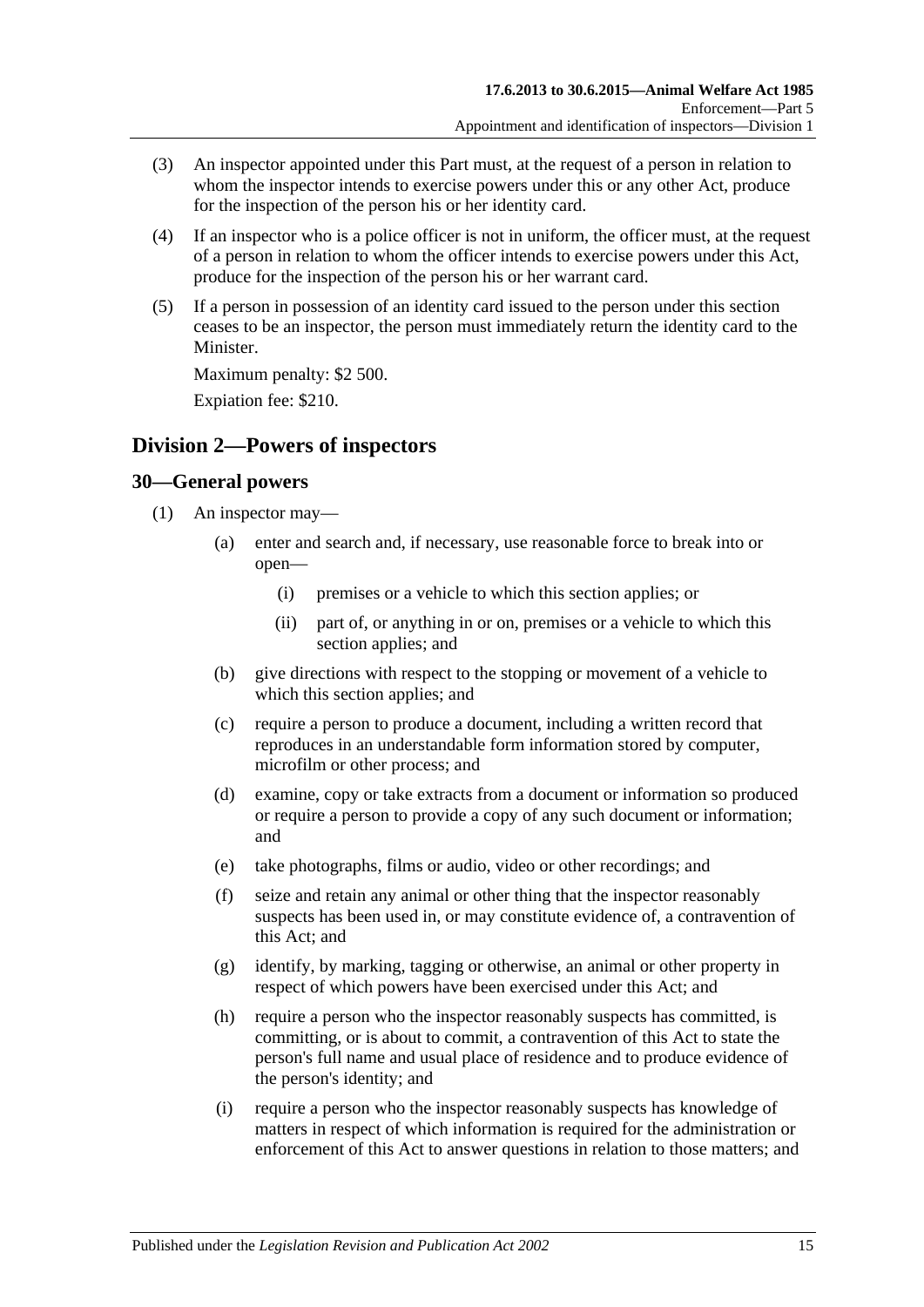- (j) require a person holding or required to hold a licence, permit or approval under this Act to produce it for inspection; and
- (k) give a direction required in connection with the exercise of a power conferred by this Act or otherwise in connection with the administration or enforcement of this Act.
- (2) An inspector—
	- (a) may only exercise the powers conferred by [subsection](#page-14-2) (1) as reasonably required for the administration and enforcement of this Act; and
	- (b) may only exercise the power to use force under [subsection](#page-14-3)  $(1)(a)$  on the authority of a warrant issued by a magistrate or in circumstances in which the inspector reasonably believes that urgent action is required in order to prevent or mitigate serious harm occurring to an animal.
- (3) An inspector may be assisted in the exercise of powers under this Act by such persons as the inspector considers necessary in the circumstances.
- (4) An inspector may require an occupier of premises or a person apparently in charge of a vehicle, animal or other thing to give to the inspector or a person assisting the inspector such assistance as is reasonably required by the inspector for the effective exercise of powers under this Act.
- (5) This section applies to the following premises and vehicles:
	- (a) premises or a vehicle in or on which an inspector reasonably suspects that an offence against this Act has been, is being or is about to be, committed;
	- (b) premises or a vehicle in or on which an inspector reasonably suspects there is an animal that is being, or has been, harmed unnecessarily or that will, if urgent action is not taken, be harmed unnecessarily;
	- (c) premises or a vehicle subject to, or being used for the purposes of an activity that is the subject of, a licence, permit or approval under this Act;
	- (d) premises or a vehicle in or on which an inspector reasonably suspects there is an animal in respect of which an animal welfare notice or animal welfare order is in force;
	- (e) premises or a vehicle that an inspector reasonably suspects is being used for or in connection with a business, or organised event or activity, involving animals;
	- (f) premises or a vehicle in which an inspector reasonably suspects there may be records relating to a business or organised event or activity involving animals or an animal or other thing that has been used in, or may constitute evidence of, a contravention of this Act.

## <span id="page-15-0"></span>**31—Routine inspections**

- (1) Subject to this section, if, for the purposes of administering this Act, an inspector proposes to exercise powers under this Act to conduct a routine inspection of premises or a vehicle in circumstances where there is no suspicion of an offence, the inspector must—
	- (a) give the occupier of the premises or the owner of the vehicle reasonable notice of the proposed inspection; and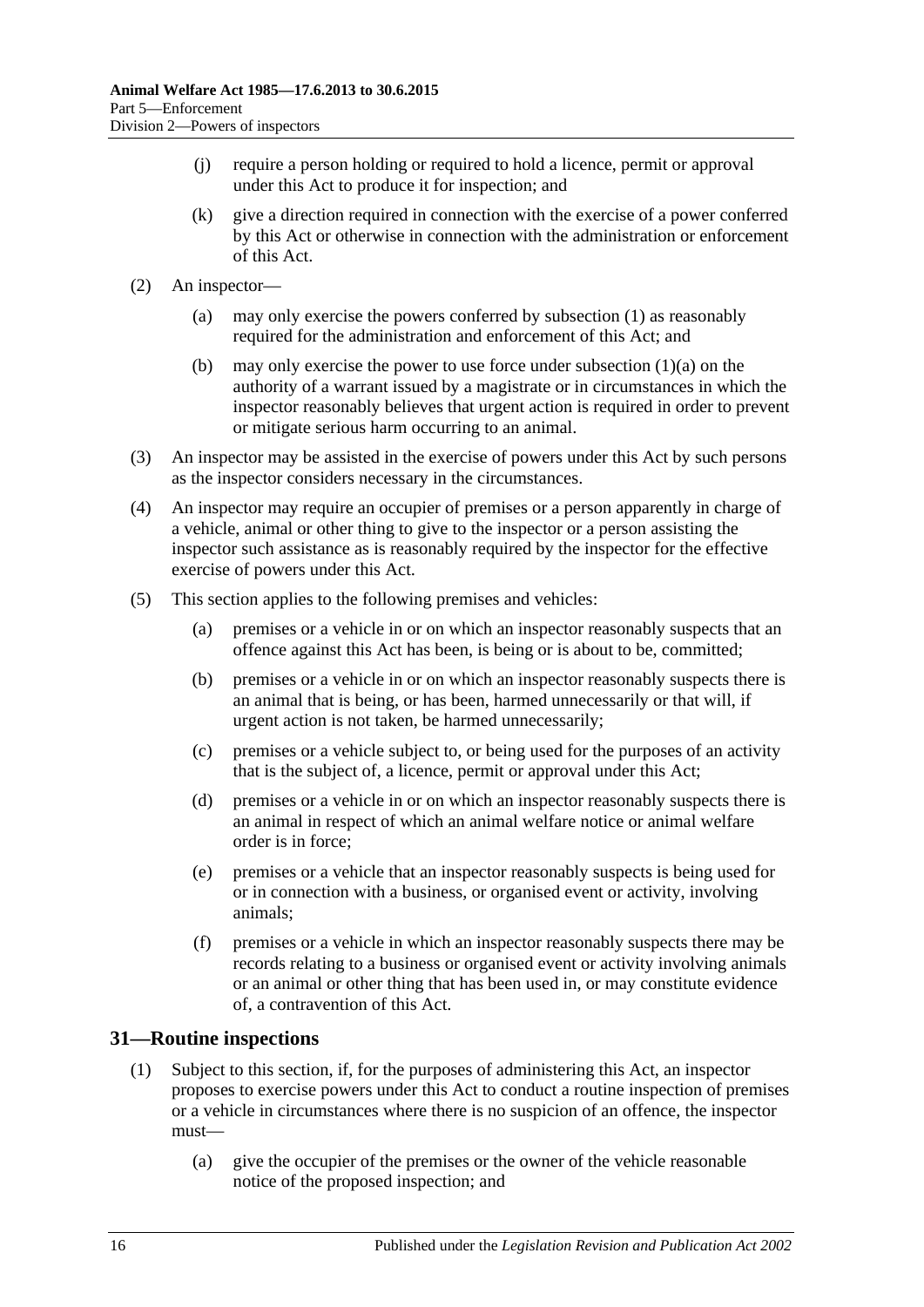- (b) give the following persons (as required) a reasonable opportunity to accompany the inspector throughout the inspection:
	- (i) the occupier of the premises or the owner of the vehicle;
	- (ii) a nominee of the occupier of the premises or the owner of the vehicle;
	- (iii) the occupier of the premises or the owner of the vehicle and a nominee of the occupier or owner; and
- (c) take such steps as are necessary in the circumstances to minimise any adverse effect of the inspection on the business or activities of the occupier of the premises or the owner of the vehicle.
- (2) No notice is required to be given of a routine inspection of premises or a vehicle in or on which an inspector reasonably suspects there is an animal in respect of which an animal welfare notice or animal welfare order is in force.
- (3) Non-compliance with this section does not affect the validity of the exercise of powers by the inspector under this Act.

#### <span id="page-16-1"></span><span id="page-16-0"></span>**31A—Special powers relating to animals**

- (1) An inspector may examine an animal and its living conditions and, if the inspector suspects on reasonable grounds that the animal is suffering or may if urgent action is not taken suffer unnecessary harm, do 1 or more of the following:
	- (a) provide treatment and care for the animal;
	- (b) cause the living conditions of the animal to be modified;
	- (c) seize and retain the animal for treatment and care.
- (2) For the purposes of [subsection](#page-16-1) (1), an inspector has all of the powers conferred on an inspector by [section](#page-14-1) 30.
- (3) The costs and expenses reasonably incurred by a person or the Crown in seizing, treating or caring for an animal, or in causing the living conditions of an animal to be modified, under this section may be recovered as a debt from the owner of the animal.
- <span id="page-16-2"></span>(4) Subject to this section, an inspector may destroy an animal if of the opinion that the condition of the animal is such that the animal is so weak or disabled (whether physically or mentally), or in such pain, that it should be destroyed.
- (5) An inspector must not exercise a power under [subsection](#page-16-2) (4) unless—
	- (a) the owner of the animal consents; or
	- (b) the owner of the animal has refused or failed to give consent and a magistrate has, on application by an inspector, issued a warrant authorising the destruction of the animal; or
	- (c) the inspector has been unable to determine who owns the animal, or has been unable to contact the owner, after taking reasonable steps to do so; or
	- (d) the inspector is satisfied that the animal is wild.
- (6) An inspector who destroys an animal under this section does not incur any civil liability for the destruction.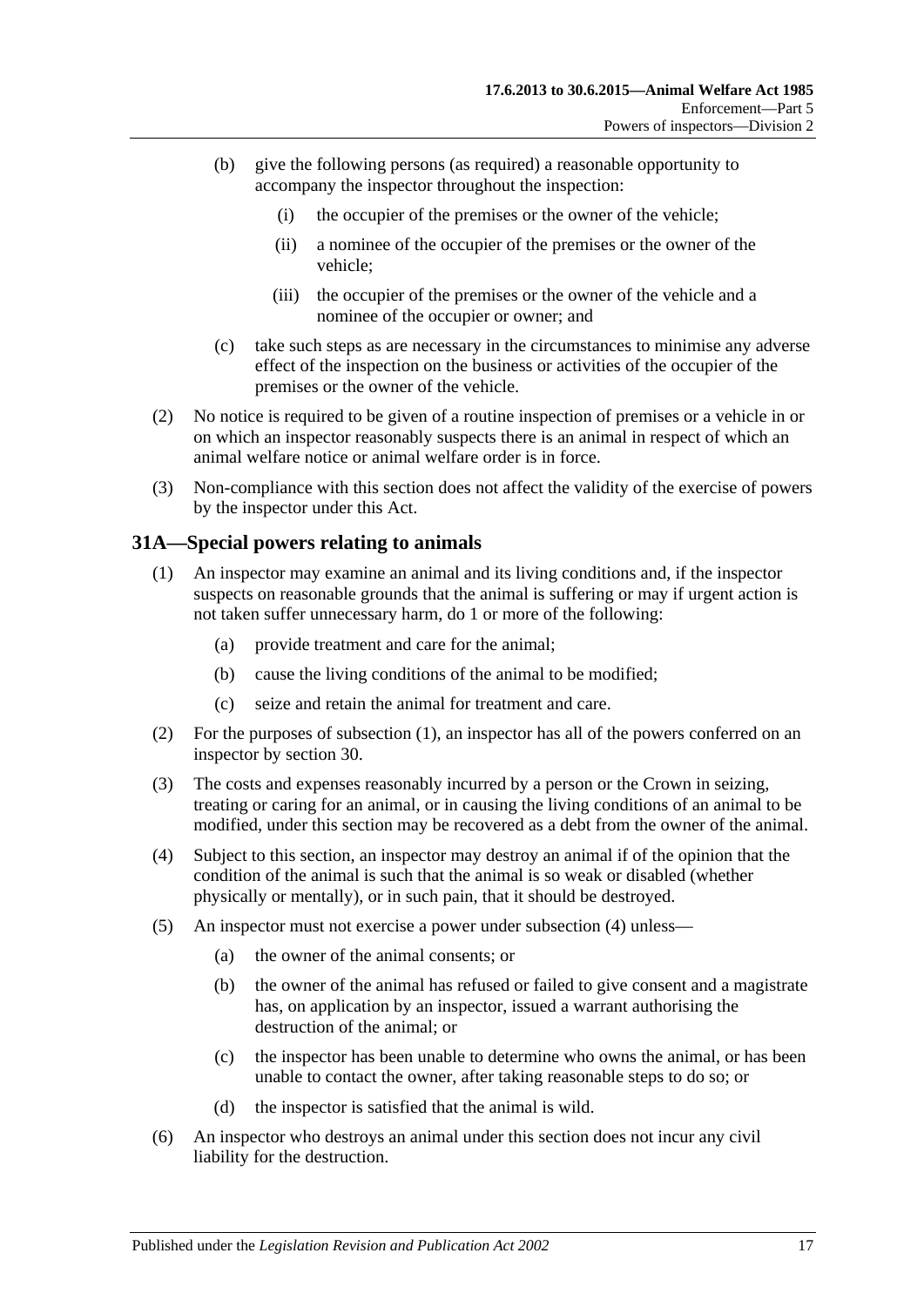## <span id="page-17-0"></span>**31B—Animal welfare notices**

- (1) If an inspector believes on reasonable grounds that the exercise of powers under this section is warranted because the welfare of an animal is being adversely affected, the inspector may, by written notice (an *animal welfare notice*) given to the owner of the animal—
	- (a) direct the owner to provide the animal with such food, water, shelter, rest or treatment as the inspector thinks necessary;
	- (b) require the owner to ensure the animal is not worked or used for any purpose specified in the notice for such period as is specified in the notice;
	- (c) require the owner to ensure the animal is exercised in accordance with the stipulations of the notice;
	- (d) direct or require the owner to take any other action specified in the notice, within the time specified in the notice, that the inspector considers necessary for the improvement of the animal's welfare.
- (2) A person to whom an animal welfare notice has been given must not refuse or fail to comply with the direction or requirement set out in the notice.

Maximum penalty: \$2 500.

Expiation fee: \$210.

## <span id="page-17-1"></span>**Division 3—Miscellaneous**

## <span id="page-17-2"></span>**31C—Dealing with seized animals and objects**

- (1) The Minister may sell, destroy or otherwise dispose of an animal or object that has been seized under this Act but is no longer required to be retained if—
	- (a) the whereabouts of the owner of the animal or object cannot, after reasonable inquiries, be ascertained; or
	- (b) the whereabouts of the owner are known but the owner has failed, within 3 clear working days of being given written notice that the animal or object may be collected from a specified place, to collect the animal or object.
- <span id="page-17-3"></span>(2) If, on application by an inspector, a magistrate is satisfied that—
	- (a) an animal has been seized and retained under this Act; and
	- (b) legal proceedings under this Act relating to the animal are pending; and
	- (c) in the circumstances, it is impractical or unreasonable for the animal to continue to be retained until the proceedings have been concluded or otherwise terminated,

the magistrate may make an order authorising that the animal be sold, destroyed or otherwise disposed of as the Minister thinks fit.

- (3) If an animal is disposed of by sale under [subsection](#page-17-3) (2), the proceeds of the sale are to be held by the Minister until the conclusion or termination of the proceedings when they are to be disbursed in accordance with a further order of the court.
- (4) In this section—

*working day* means any day except a Saturday, Sunday or public holiday.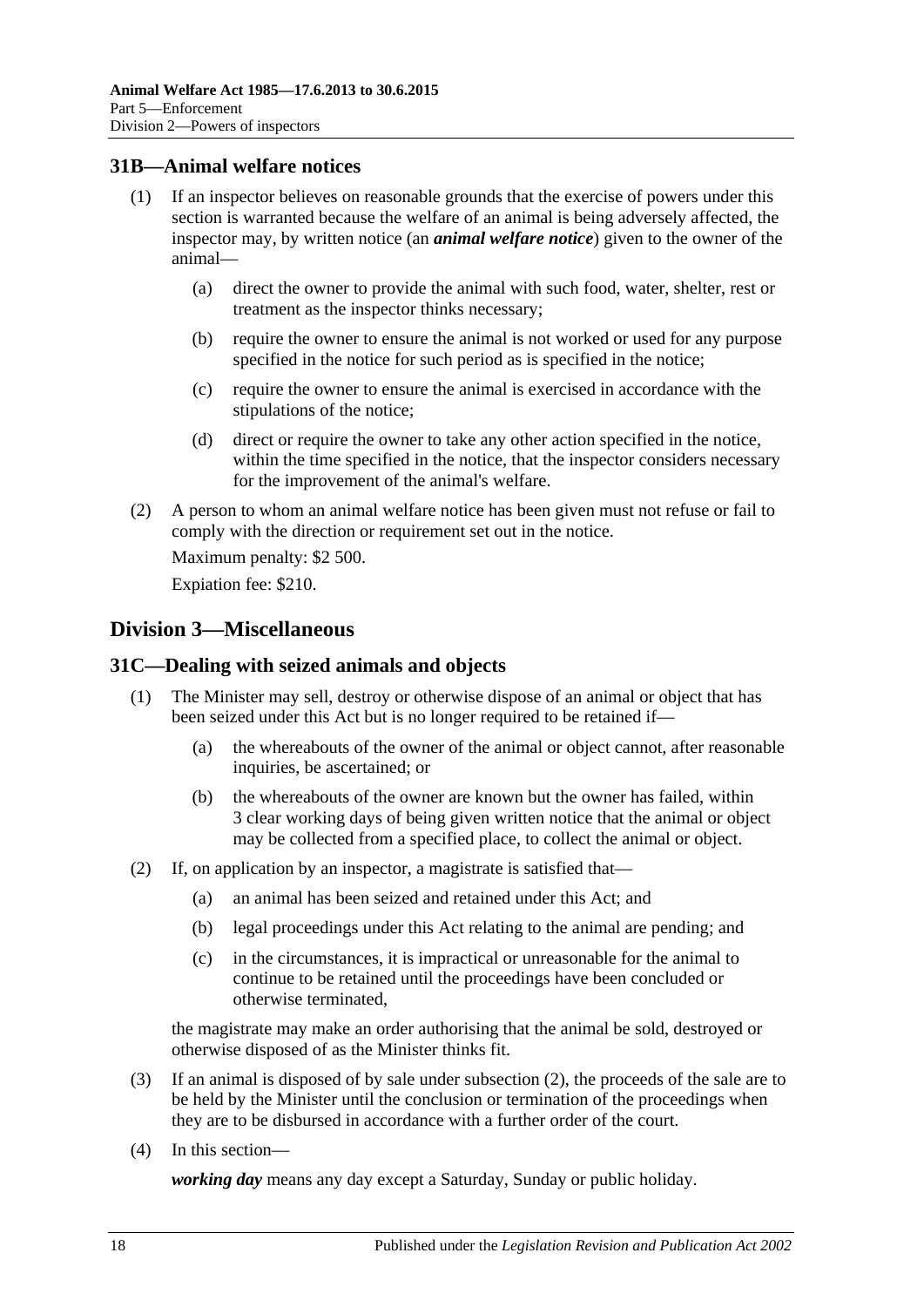## <span id="page-18-0"></span>**31D—Warrant procedures**

- (1) A magistrate must not issue a warrant for the purposes of this Part unless satisfied that the warrant is reasonably required in the circumstances.
- (2) An application for a warrant may be made personally or, if, in the opinion of the applicant, the warrant is urgently required and there is not enough time to lodge a written application and appear before a magistrate, by fax or telephone.
- (3) The grounds of an application for a warrant must be verified by affidavit.
- (4) If an application for the issue of a warrant is made by fax transmission, the following provisions apply:
	- (a) the application must be in a form approved by the Chief Magistrate;
	- (b) the application must be accompanied (through fax transmission) by an affidavit made by the applicant verifying the facts referred to in the application;
	- (c) the applicant must be available to speak to the magistrate by telephone;
	- (d) the magistrate is entitled to assume, without further inquiry, that a person who identifies himself or herself as the applicant acting in the capacity of an inspector during a telephone conversation with the magistrate is indeed the applicant acting in that capacity;
	- (e) the magistrate may, on being satisfied as to the circumstances of urgency and the grounds for the issue of a warrant, make out and sign a warrant;
	- (f) the warrant is to be taken to have been issued, and comes into force, when signed by the magistrate;
	- (g) the magistrate must forward the warrant to the applicant by fax transmission.
- <span id="page-18-1"></span>(5) If an application for a warrant is made by telephone, the following provisions apply:
	- (a) the applicant must inform the magistrate of the applicant's name and identify himself or herself as an inspector and the magistrate, on receiving that information, is entitled to assume its accuracy without further inquiry;
	- (b) the applicant must inform the magistrate of the purpose for which the warrant is required, the grounds on which it is sought and the circumstances giving rise to the urgency of the application;
	- (c) the magistrate may, on being satisfied as to the circumstances of urgency and the grounds for the issue of the warrant, inform the applicant of the facts on which the magistrate relies as grounds for the issue of the warrant, and must not proceed to issue the warrant unless the applicant undertakes to make an affidavit verifying those facts;
	- (d) if the applicant gives such an undertaking, the magistrate may then make out and sign a warrant;
	- (e) the warrant is to be taken to have been issued, and comes into force, when signed by the magistrate;
	- (f) the magistrate must inform the applicant of the terms of the warrant;
	- (g) the applicant must fill out and sign a warrant form (the *duplicate warrant*) that—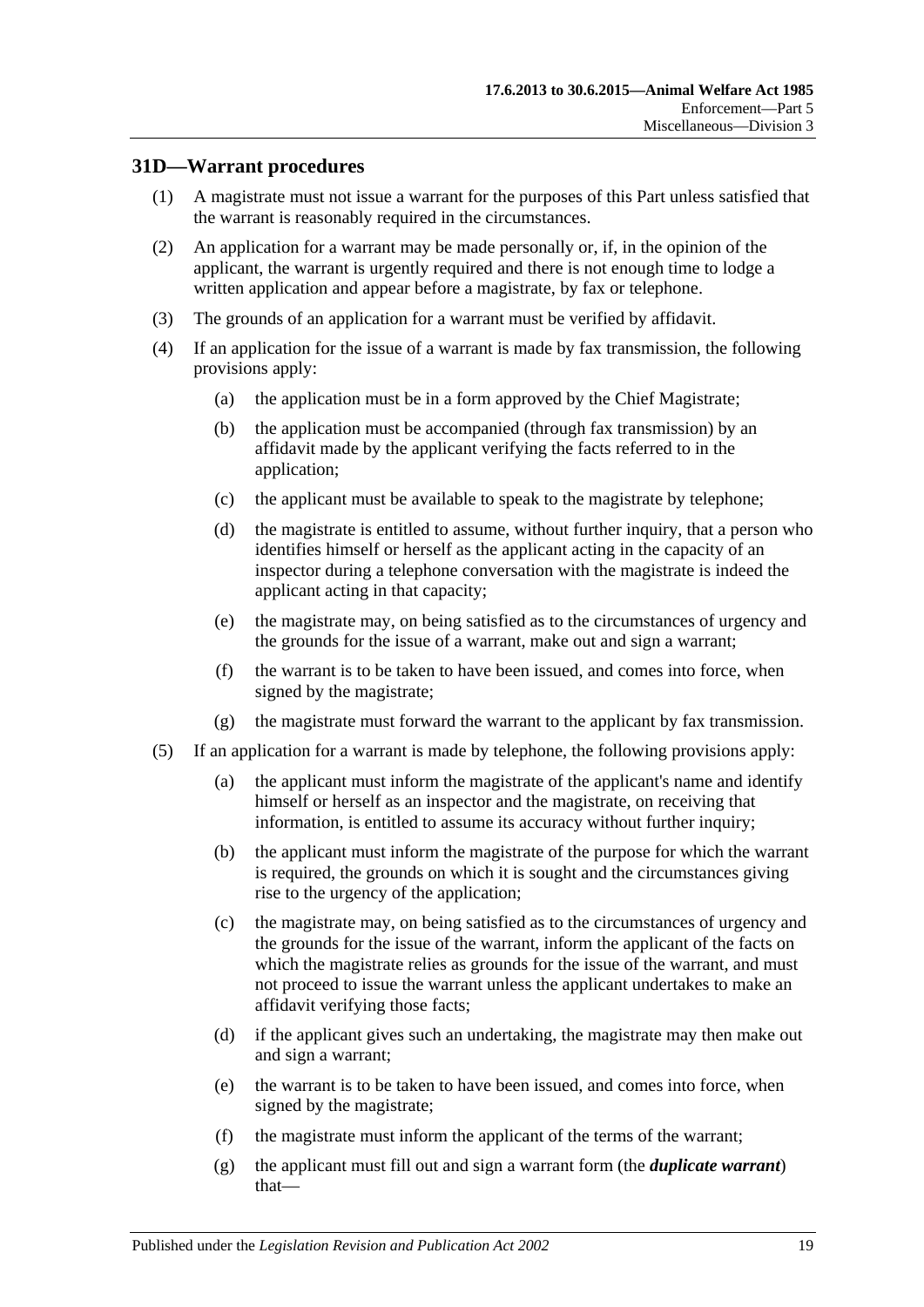- (i) sets out the name of the magistrate who issued the original and the terms of the warrant; and
- (ii) complies with any other prescribed requirements;
- (h) the applicant must, as soon as practicable after the issue of the warrant, forward to the magistrate an affidavit verifying the facts referred to in [paragraph](#page-18-1) (c) and a copy of the duplicate warrant.
- (6) A warrant, if not executed at the expiration of 1 month from the date of its issue, then expires.

#### <span id="page-19-0"></span>**31E—Offence to hinder etc inspectors**

A person who—

- (a) hinders or obstructs an inspector, or a person assisting an inspector, in the exercise of powers under this Act; or
- (b) refuses or fails to comply with a requirement or direction of an inspector under this Act; or
- (c) when required by an inspector under this Act to answer a question, refuses or fails to answer the question to the best of the person's knowledge, information and belief; or
- (d) falsely represents, by words or conduct, that he or she is an inspector,

is guilty of an offence.

Maximum penalty: \$5 000.

#### <span id="page-19-2"></span><span id="page-19-1"></span>**32A—Court orders on finding of guilt etc**

- (1) A court may, on finding a person guilty of an offence against this Act or on declaring a person charged with an offence against this Act liable to supervision under Part 8A of the *[Criminal Law Consolidation Act](http://www.legislation.sa.gov.au/index.aspx?action=legref&type=act&legtitle=Criminal%20Law%20Consolidation%20Act%201935) 1935*, make 1 or more of the following orders:
	- (aa) an order requiring the person to care for any animal owned by the person (whether or not the subject of the offence) in accordance with the conditions of the order (which may include a condition that the care of any such animal be supervised or monitored by an inspector), either until further order, or for the period specified in the order;
	- (a) an order directing the person to surrender an animal that is owned by the person and is the subject of the offence to an inspector;
	- (b) an order directing the person to surrender any other specified animal owned by the person to an inspector;
	- (c) an order directing that any animal owned by the person that has been surrendered or seized under this Act be forfeited to the Crown;
	- (d) an order forbidding the person to acquire, or have custody of, any other animal or any other animal of a specified class, either until further order, or for the period specified in the order;
	- (e) an order forfeiting to the Crown an object that is the property of the person and is the subject of the offence or used by the person in the commission of the offence.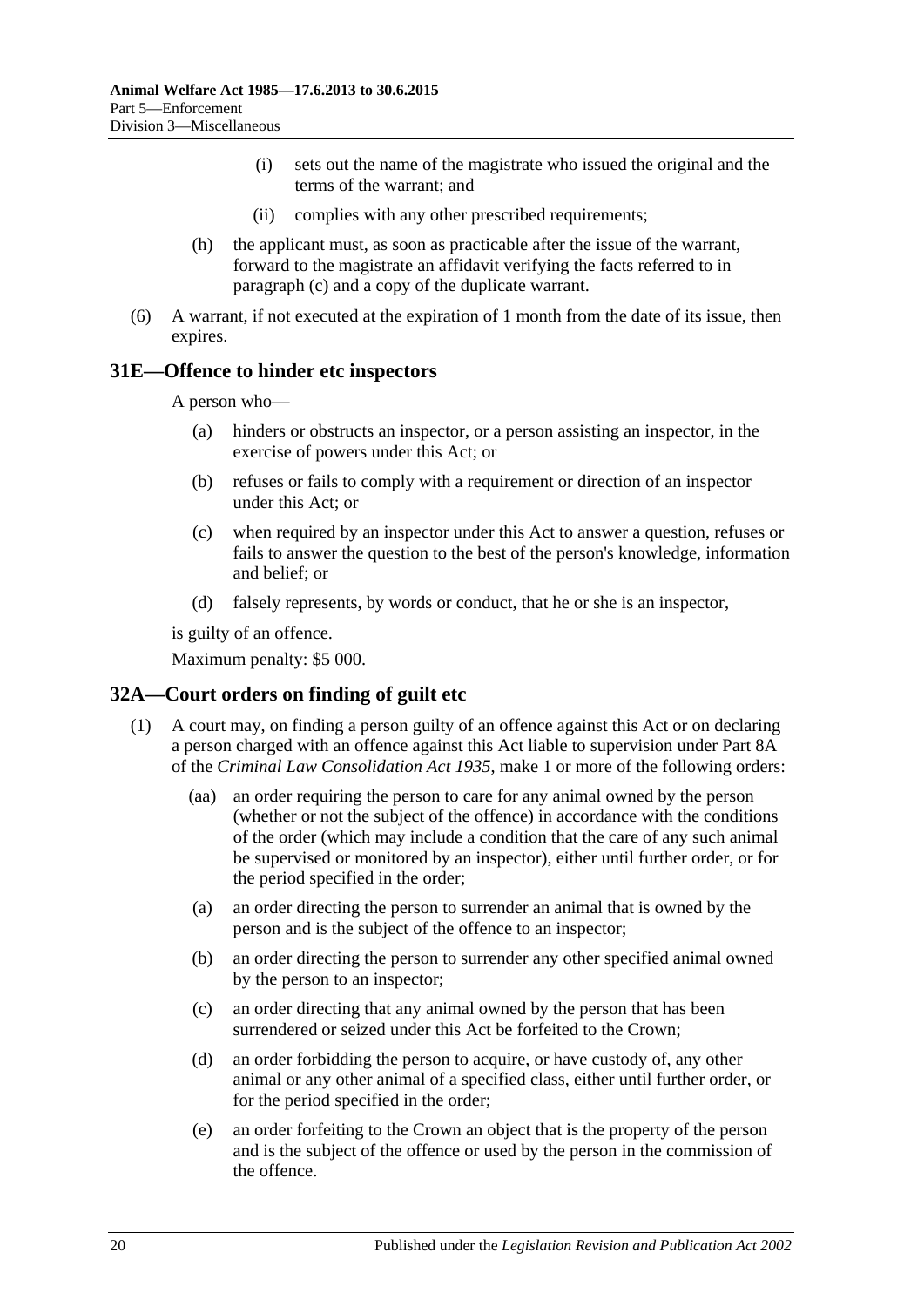(2) A person in relation to whom an order under [subsection](#page-19-2) (1) is in force must comply with the order

Maximum penalty: \$5 000.

(3) The Minister may sell, destroy or otherwise dispose of an animal or object that has been forfeited to the Crown.

# <span id="page-20-0"></span>**Part 6—Miscellaneous**

## <span id="page-20-1"></span>**33—Delegation**

- (1) The Minister may delegate to a body or person (including a person for the time being holding or acting in a specified office or position) a function or power of the Minister under this Act (except a prescribed function or power).
- (2) A delegation under this section—
	- (a) must be by instrument in writing; and
	- (b) may be absolute or conditional; and
	- (c) does not derogate from the power of the delegator to act in any matter; and
	- (d) is revocable at will.

## <span id="page-20-2"></span>**34—Permit to hold rodeos**

- (1) A person must not conduct a rodeo without a permit under this section. Maximum penalty: \$5 000.
- (2) An application for a permit—
	- (a) must be made to the Minister; and
	- (b) must be made in the prescribed manner and in a form approved by the Minister; and
	- (c) must be accompanied by the prescribed fee.
- (3) The term for which a permit is issued under this section and the conditions (if any) on which the permit is granted must be specified in the permit.
- (4) A person who contravenes or fails to comply with a condition of a permit under this section is guilty of an offence.

Maximum penalty: \$5 000.

## <span id="page-20-3"></span>**34A—False or misleading statements**

A person must not make a statement that is false or misleading in a material particular (whether by reason of the inclusion or omission of a particular) in an application made, or information provided, under this Act.

Maximum penalty:

- (a) if the person made the statement knowing that it was false or misleading—\$10 000 or imprisonment for 2 years;
- (b) in any other case—\$5 000.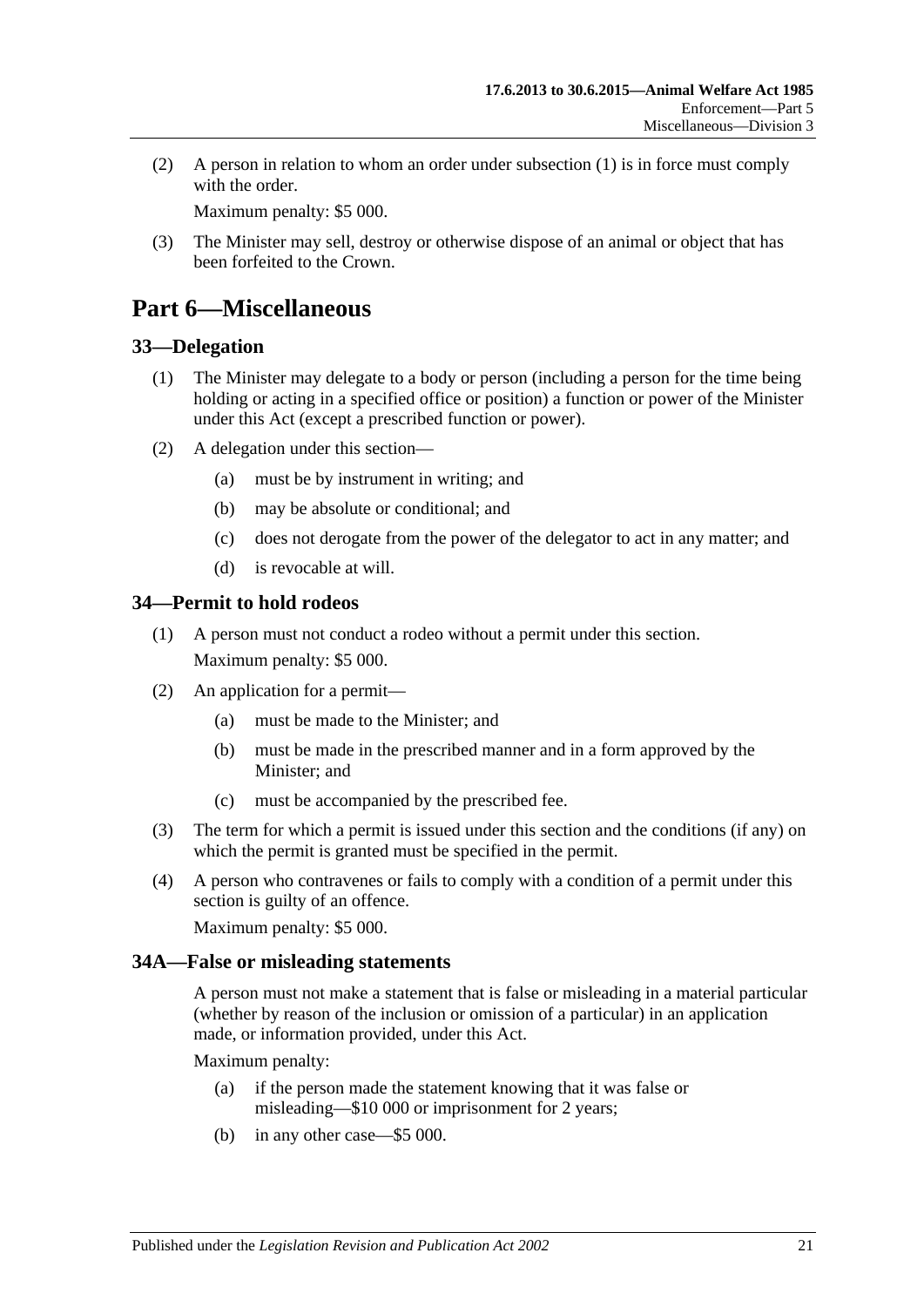### <span id="page-21-0"></span>**34B—Power of veterinary surgeons to destroy animals**

A veterinary surgeon may destroy an animal if of the opinion that the condition of the animal is such that the animal is so weak or disabled (whether physically or mentally), or in such pain or distress, that it should be destroyed.

#### <span id="page-21-1"></span>**35—Power to provide food to neglected animals**

Where a person believes on reasonable grounds that over a period of 24 hours or more an animal has not been provided with adequate food or water, the person may, with the authority of an inspector, enter the premises for the purpose of providing the animal with food and water.

#### <span id="page-21-2"></span>**37—Service of notices**

A notice or document required or authorised to be given or served under this Act may be given or served personally or by post.

#### <span id="page-21-3"></span>**38—Offences by bodies corporate**

- (1) If a body corporate is guilty of a prescribed offence, each member of the governing body of the body corporate is guilty of an offence and liable to the same penalty as is prescribed for the principal offence unless the member proves that he or she could not by the exercise of due diligence have prevented the commission of the offence.
- <span id="page-21-4"></span>(2) If a body corporate is guilty of any other offence against this Act (other than an offence against the regulations), each member of the governing body of the body corporate is guilty of an offence and liable to the same penalty as is prescribed for the principal offence if the prosecution proves that—
	- (a) the member knew, or ought reasonably to have known, that there was a significant risk that such an offence would be committed; and
	- (b) the member was in a position to influence the conduct of the body corporate in relation to the commission of such an offence; and
	- (c) the member failed to exercise due diligence to prevent the commission of the offence.
- (3) [Subsection](#page-21-4) (2) does not apply if the principal offence is—
	- (a) an offence against [section](#page-8-1) 15A, [31B](#page-17-0) or [31E;](#page-19-0) or
	- (b) an offence against [section](#page-22-1) 40 that relates to such an offence.
- (3a) The regulations may make provision in relation to the criminal liability of members of the governing body of a body corporate that is guilty of an offence against the regulations.
- (4) In this section—

*prescribed offence* means—

- (a) an offence against [section](#page-7-1)  $13(1)$  or [\(2\)](#page-7-2) or section  $14(1)$ , (2) or [\(4\);](#page-7-3) or
- (b) an offence against [section](#page-22-1) 40 that relates to such an offence.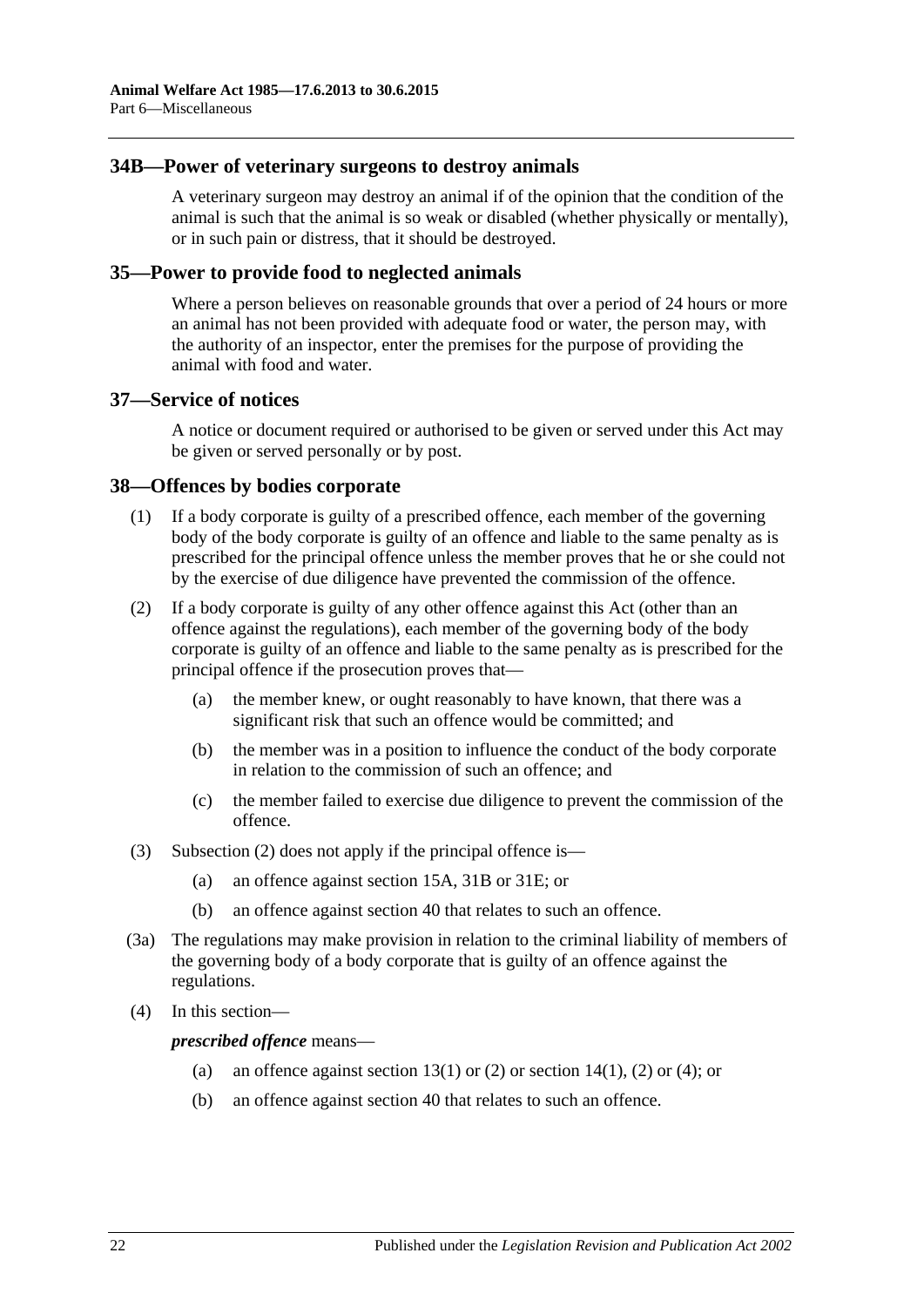### <span id="page-22-4"></span><span id="page-22-0"></span>**39—Continuing offences**

- (1) A person convicted of an offence against any provision of this Act in respect of a continuing act or omission—
	- (a) is liable, in addition to the penalty otherwise applicable to that offence, to a penalty for each day during which the act or omission continued of not more than one-tenth of the maximum penalty prescribed for that offence; and
	- (b) is, if the act or omission continues after conviction, guilty of a further offence against that provision and liable, in addition to the penalty otherwise applicable to that further offence, to a penalty for each day during which the act or omission continued after that conviction of not more than the amount equal to one-tenth of the maximum penalty prescribed for that offence.
- (2) Where an offence against a provision of this Act consists of an omission to do something that is required to be done, the omission will, for the purposes of [subsection](#page-22-4) (1), be taken to continue for so long as the thing required or directed to be done remains undone after the expiration of the period for compliance with the requirement.

#### <span id="page-22-1"></span>**40—Vicarious liability of employers in certain circumstances**

If a person commits an offence against this Act in the course of employment by another, the employer is guilty of an offence and liable to the same penalty as is prescribed for the principal offence unless it is proved that the employer could not by the exercise of reasonable diligence have prevented the commission of that offence.

#### <span id="page-22-2"></span>**42—Evidence**

- (1) In proceedings, a certificate apparently executed by the Minister certifying as to a matter relating to—
	- (a) a licence, permit, approval, certificate or other authorisation under this Act; or
	- (b) the appointment of an inspector; or
	- (c) a delegation; or
	- (d) an application; or
	- (e) the receipt or non-receipt of information,

under this Act constitutes proof, in the absence of proof to the contrary, of the matters so certified.

- (2) An allegation in a complaint or an information that—
	- (a) an animal was an animal of a specified species; or
	- (b) a person was the owner of a specified animal,

will be accepted as proved in the absence of proof to the contrary.

#### <span id="page-22-3"></span>**42A—Codes of practice**

Where a code is incorporated into or referred to in this Act or the regulations—

(a) a copy of the code must be kept available for inspection by members of the public, without charge and during normal office hours, at an office determined by the Minister; and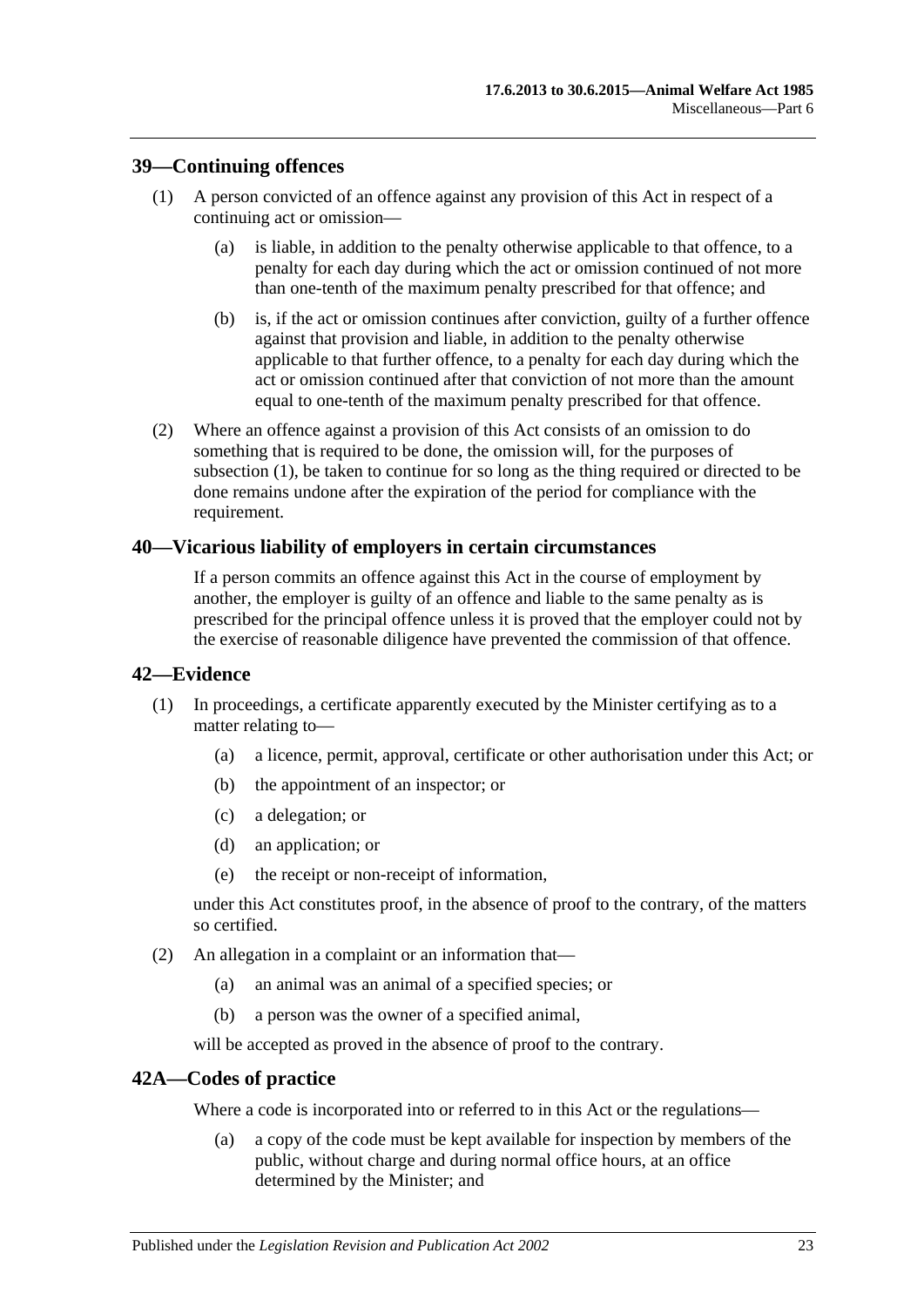(b) evidence of the contents of the code may be given in any legal proceedings by production of a copy of a document apparently certified by or on behalf of the Minister to be a true copy of the code.

## <span id="page-23-0"></span>**43—Act does not render unlawful practices that are in accordance with prescribed code of animal husbandry practice**

Nothing in this Act renders unlawful anything done in accordance with a prescribed code of practice relating to animals.

#### <span id="page-23-1"></span>**43A—Reports in respect of alleged contraventions**

If a person reports to an inspector an alleged contravention of this Act, the inspector must, at the request of the person, inform the person if practicable of any action proposed to be taken under the Act in respect of the allegation.

#### <span id="page-23-2"></span>**43B—Victimisation**

- (1) A person commits an act of victimisation against another person (the *victim*) if he or she causes detriment to the victim on the ground, or substantially on the ground, that the victim—
	- (a) has disclosed or intends to disclose information; or
	- (b) has made or intends to make an allegation,

that has given rise, or could give rise, to proceedings against the person under this Act.

- (2) An act of victimisation under this Act may be dealt with—
	- (a) as a tort; or
	- (b) as if it were an act of victimisation under the *[Equal Opportunity Act](http://www.legislation.sa.gov.au/index.aspx?action=legref&type=act&legtitle=Equal%20Opportunity%20Act%201984) 1984*,

but, if the victim commences proceedings in a court seeking a remedy in tort, he or she cannot subsequently lodge a complaint under the *[Equal Opportunity Act](http://www.legislation.sa.gov.au/index.aspx?action=legref&type=act&legtitle=Equal%20Opportunity%20Act%201984) 1984* and, conversely, if the victim lodges a complaint under that Act, he or she cannot subsequently commence proceedings in a court seeking a remedy in tort.

- (3) Where a complaint alleging an act of victimisation under this Act has been lodged with the Commissioner for Equal Opportunity and the Commissioner is of the opinion that the subject matter of the complaint has already been adequately dealt with by a competent authority, the Commissioner may decline to act on the complaint or to proceed further with action on the complaint.
- (4) In this section—

*detriment* includes—

- (a) injury, damage or loss; or
- (b) intimidation or harassment; or
- (c) discrimination, disadvantage or adverse treatment in relation to the victim's employment or business; or
- (d) threats of reprisal.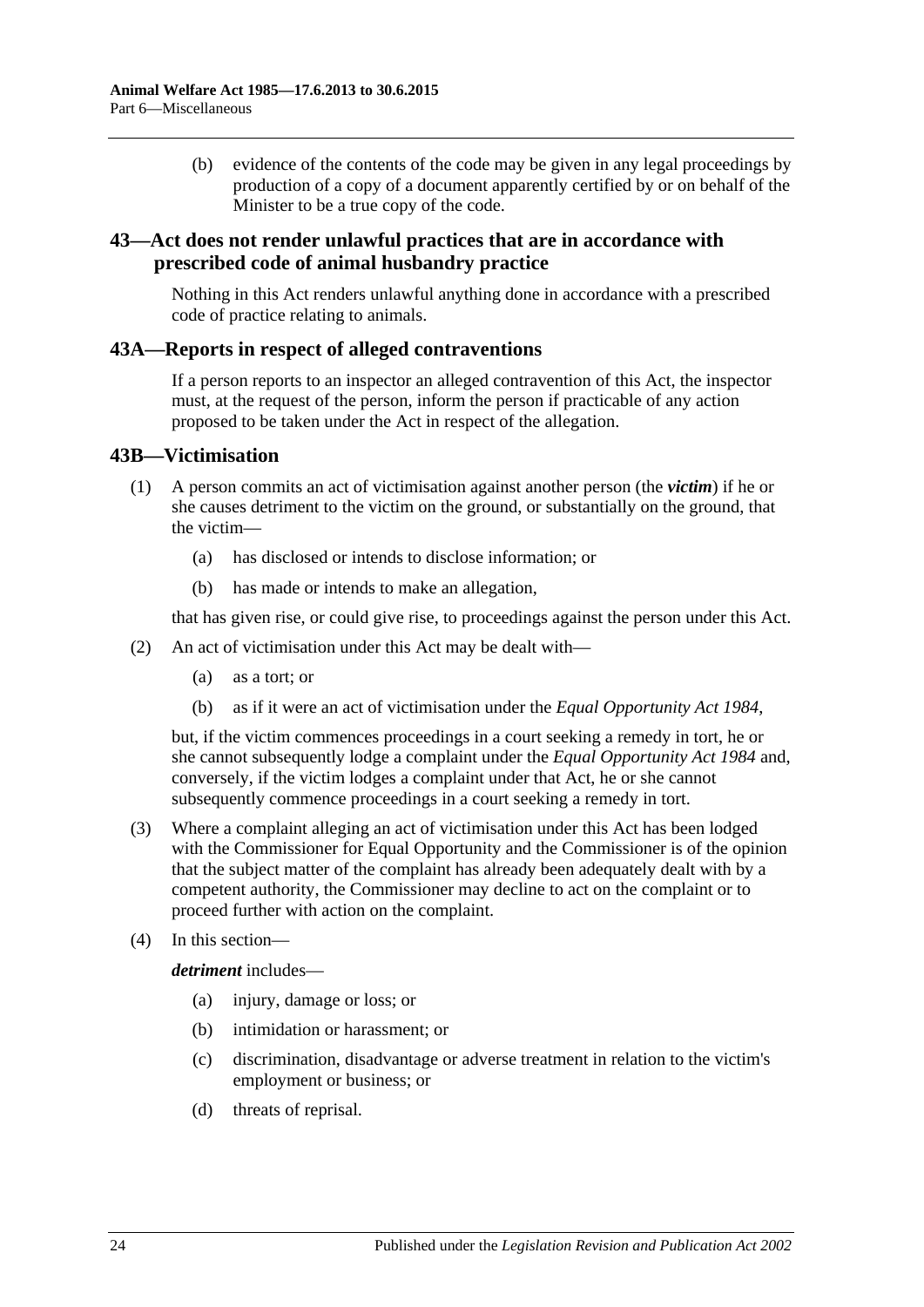## <span id="page-24-1"></span><span id="page-24-0"></span>**44—Regulations**

- (1) The Governor may make such regulations as are contemplated by, or as are necessary or expedient for the purposes of, this Act.
- (2) Without limiting the generality of [subsection](#page-24-1) (1), the regulations may—
	- (a) regulate the slaughtering, trapping, snaring, catching, poisoning, caging or confining of animals;
	- (b) regulate medical or surgical procedures in relation to animals;
	- (c) require a person to hold a certificate or other authorisation for specified purposes and provide for the issuing and cancellation of certificates and authorisations by the Minister, a specified body or a person or body approved by the Minister;
	- (d) regulate—
		- (i) the hiring out of animals; or
		- (ii) the boarding of animals; or
		- (iii) the sale of animals; or
		- (iv) the transport of animals; or
		- (v) the husbandry of animals; or
		- (vi) the use of animals for entertainment;
	- (e) prescribe the form of any notice, application, permit, licence or other document given, made or granted under this Act;
	- (f) prescribe fees in respect of anything to be done under this Act;
	- (g) exempt, conditionally or unconditionally, any person or class of persons or any animal or class of animals from any provision of this Act;
	- (h) impose fines, not exceeding \$5 000, for offences against the regulations;
	- (i) fix expiation fees, not exceeding \$315, for alleged offences against the regulations.
- (3) The regulations may incorporate (with or without modification) or operate by reference to any code of practice relating to animals as in force at a particular time or as amended from time to time by the authority responsible for its publication.
- (4) A regulation under this Act may be of general or limited application according to—
	- (a) the classes of persons or animals; or
	- (b) the circumstances; or
	- (c) any other specified factor,

to which the regulation is expressed to apply.

(5) The regulations may leave a matter or thing to be determined, dispensed with, regulated or prohibited according to the discretion of the Minister, either generally or in a particular case or class of cases.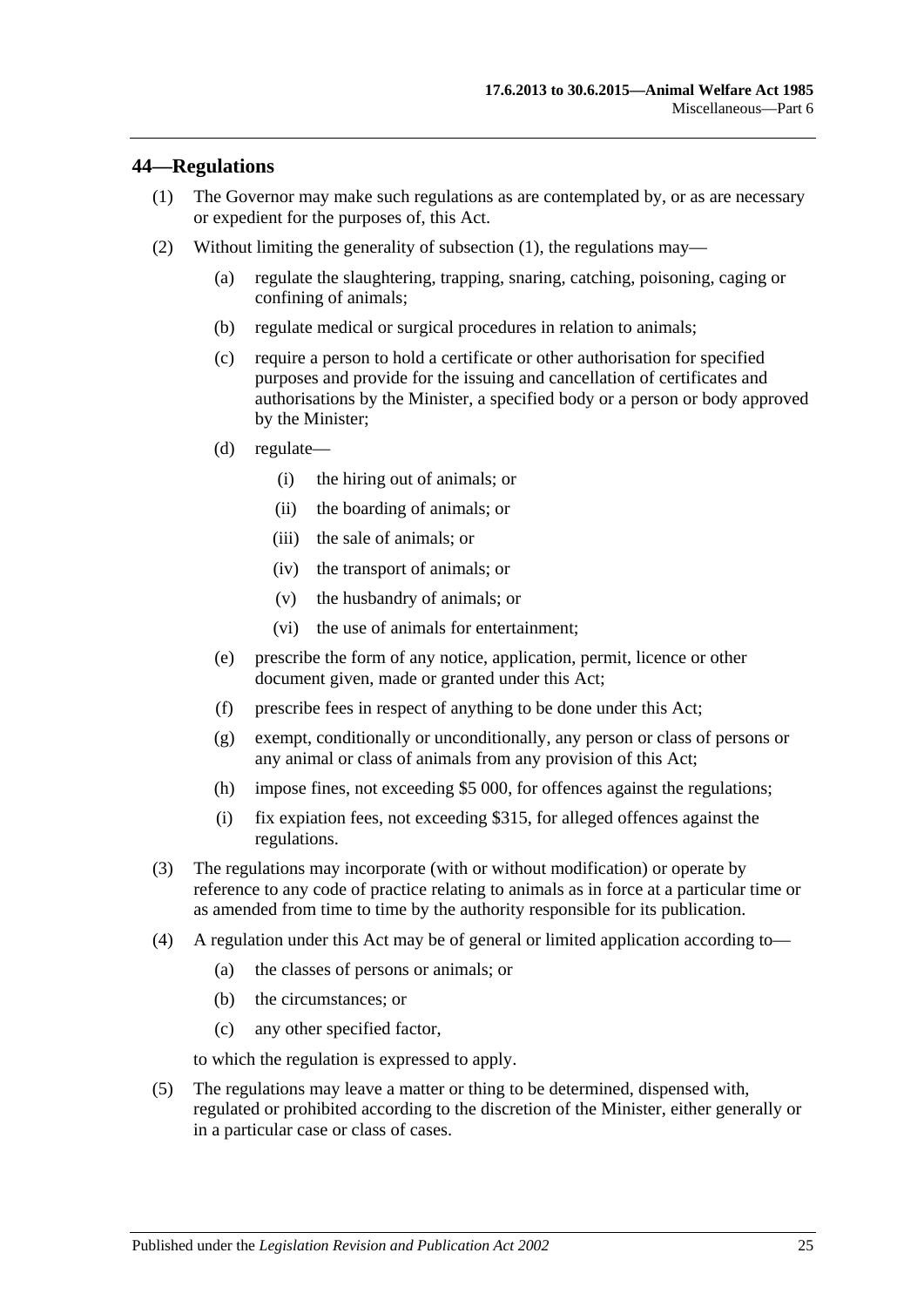# <span id="page-25-0"></span>**Legislative history**

## **Notes**

- Amendments of this version that are uncommenced are not incorporated into the text.
- Please note—References in the legislation to other legislation or instruments or to titles of bodies or offices are not automatically updated as part of the program for the revision and publication of legislation and therefore may be obsolete.
- Earlier versions of this Act (historical versions) are listed at the end of the legislative history.
- For further information relating to the Act and subordinate legislation made under the Act see the Index of South Australian Statutes or www.legislation.sa.gov.au.

# **Formerly**

*Prevention of Cruelty to Animals Act 1985*

# **Legislation repealed by principal Act**

The *Animal Welfare Act 1985* repealed the following:

*Prevention of Cruelty to Animals Act 1936*

## **Principal Act and amendments**

| New entries appear in bold. |  |  |
|-----------------------------|--|--|
|                             |  |  |
|                             |  |  |
|                             |  |  |

| Year    | N <sub>0</sub> | Title                                                                          | Assent     | Commencement                                                     |
|---------|----------------|--------------------------------------------------------------------------------|------------|------------------------------------------------------------------|
| 1985    | 106            | <b>Prevention of Cruelty to Animals</b><br>Act 1985                            | 7.11.1985  | 1.8.1986 (Gazette 24.7.1986 p322)                                |
| 1994    | 48             | Meat Hygiene Act 1994                                                          | 9.6.1994   | 1.12.1994 (Gazette 1.12.1994 p1868)                              |
| 1999    | 85             | Prevention of Cruelty to Animals<br>(Miscellaneous) Amendment Act 1999         | 2.12.1999  | 1.2.2000 ( <i>Gazette 27.1.2000 p502</i> )                       |
| 2004    | 20             | Primary Produce (Food Safety<br>Schemes) Act 2004                              | 1.7.2004   | Sch 1 (cl 2)-1.7.2006 (Gazette 8.6.2006)<br><i>p1600</i> )       |
| 2008    | 21             | Prevention of Cruelty to Animals<br>(Animal Welfare) Amendment Act<br>2008     | 26.6.2008  | 4.10.2008 (Gazette 18.9.2008 p4503)                              |
| 2009    | 84             | <b>Statutes Amendment (Public Sector</b><br>Consequential Amendments) Act 2009 | 10.12.2009 | Pt 15 (ss 29 & 30)—1.2.2010 ( <i>Gazette</i><br>28.1.2010 p320)  |
| 2011    | 36             | <b>Statutes Amendment (Directors'</b><br>Liability) Act 2011                   | 22.9.2011  | Pt 4 (s 6)—1.1.2012 ( <i>Gazette 15.12.2011</i><br>p4988)        |
| 2013 16 |                | <b>Statutes Amendment (Directors'</b><br>Liability) Act 2013                   | 23.5.2013  | Pt 4 (s 7)-17.6.2013 (Gazette 6.6.2013<br><i>p2498</i> )         |
| 2015    | -8             | Statutes Amendment (Boards and<br>Committees—Abolition and Reform)<br>Act 2015 | 18.6.2015  | Pt 3 (ss $14-24$ )-1.7.2015 ( <i>Gazette</i><br>25.6.2015 p3076) |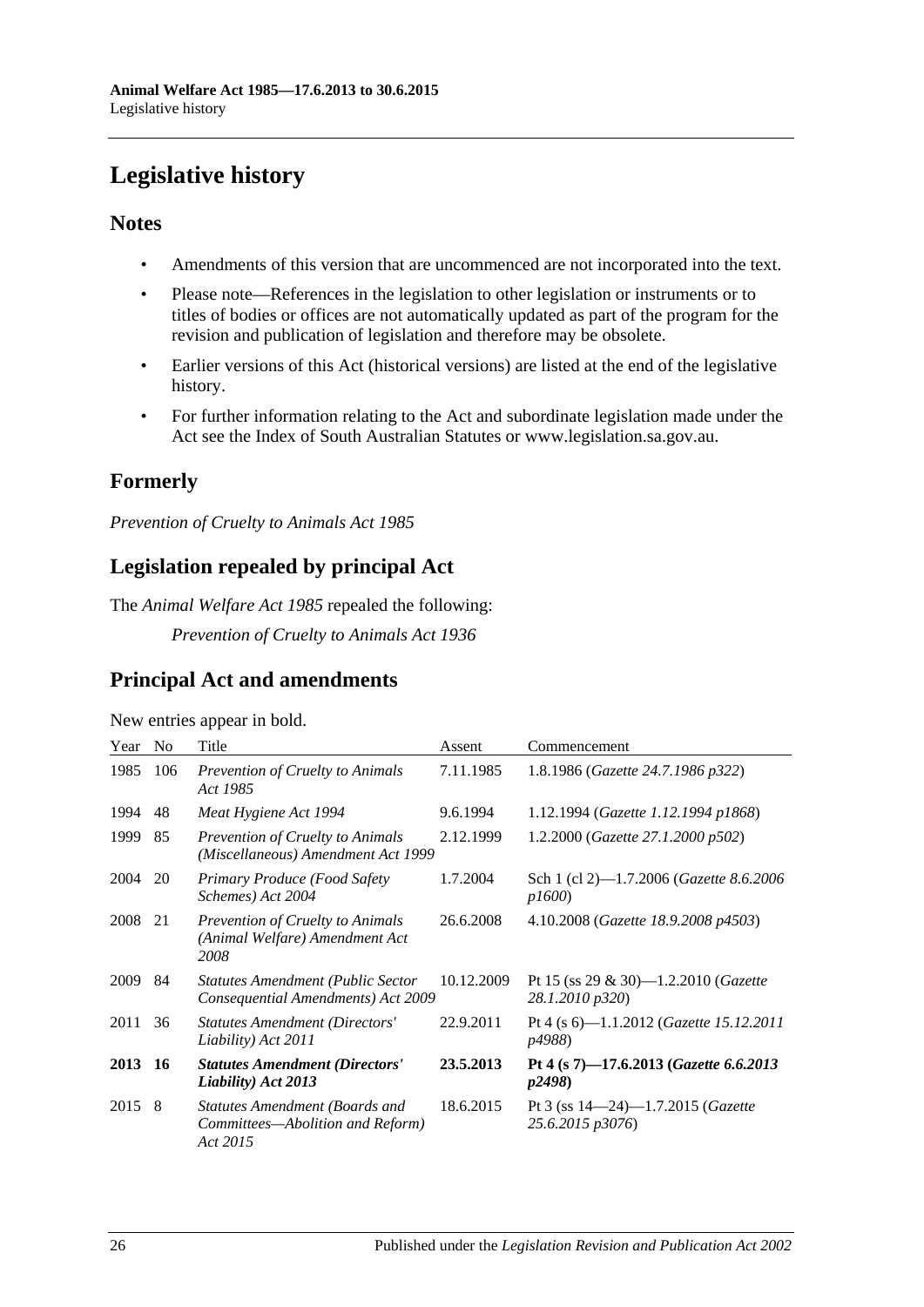# **Provisions amended**

New entries appear in bold.

Entries that relate to provisions that have been deleted appear in italics.

| Provision                 | How varied                                        | Commencement |
|---------------------------|---------------------------------------------------|--------------|
| Long title                | amended by 85/1999 s 18 (Sch)                     | 1.2.2000     |
|                           | amended by 21/2008 s 4                            | 4.10.2008    |
| Pt1                       |                                                   |              |
| s 1                       | amended by 21/2008 s 5                            | 4.10.2008    |
| s <sub>2</sub>            | deleted by 85/1999 s 18 (Sch)                     | 1.2.2000     |
| s 3                       |                                                   |              |
| animal welfare<br>notice  | inserted by $21/2008$ s $6(1)$                    | 4.10.2008    |
| animal welfare<br>order   | inserted by $21/2008$ s $6(1)$                    | 4.10.2008    |
|                           | the Chief Inspector deleted by $85/1999 s 3(a)$   | 1.2.2000     |
| the Code                  | inserted by $85/1999$ s 3(a)                      | 1.2.2000     |
|                           | amended by $21/2008$ s $6(2)$                     | 4.10.2008    |
| electrical device         | inserted by $21/2008$ s $6(3)$                    | 4.10.2008    |
|                           | electroimmobiliser inserted by $21/2008$ s $6(3)$ | 4.10.2008    |
| harm                      | inserted by $21/2008$ s $6(3)$                    | 4.10.2008    |
| inspector                 | (b) deleted by $85/1999$ s 3(b)                   | 1.2.2000     |
|                           | amended by 21/2008 s 6(4)                         | 4.10.2008    |
| organised animal<br>fight | inserted by $21/2008$ s $6(5)$                    | 4.10.2008    |
| pain                      | deleted by $21/2008 s 6(6)$                       | 4.10.2008    |
| rodeo                     | inserted by $21/2008$ s $6(7)$                    | 4.10.2008    |
| rodeo event               | inserted by $21/2008$ s $6(7)$                    | 4.10.2008    |
| serious harm              | inserted by $21/2008$ s $6(7)$                    | 4.10.2008    |
| the Society               | amended by $21/2008$ s $6(8)$                     | 4.10.2008    |
| vehicle                   | substituted by $21/2008$ s $6(9)$                 | 4.10.2008    |
| veterinary surgeon        | amended by 85/1999 s 18 (Sch)                     | 1.2.2000     |
|                           | amended by $21/2008$ s $6(10)$                    | 4.10.2008    |
| $s\,4$                    | deleted by 85/1999 s 18 (Sch)                     | 1.2.2000     |
| Pt <sub>2</sub>           |                                                   |              |
| s <sub>6</sub>            |                                                   |              |
| s(6(1))                   | substituted by 85/1999 s 18 (Sch)                 | 1.2.2000     |
| s(6(2))                   | substituted by 85/1999 s 18 (Sch)                 | 1.2.2000     |
|                           | amended by 21/2008 s 7(1), (2)                    | 4.10.2008    |
| s(6(3))                   | amended by 85/1999 s 18 (Sch)                     | 1.2.2000     |
| s 6(4)                    | substituted by 85/1999 s 18 (Sch)                 | 1.2.2000     |
| s(6(5)                    | amended by 85/1999 s 18 (Sch)                     | 1.2.2000     |
| s 7                       |                                                   |              |
| s $7(1)$ and $(4)$        | amended by 85/1999 s 18 (Sch)                     | 1.2.2000     |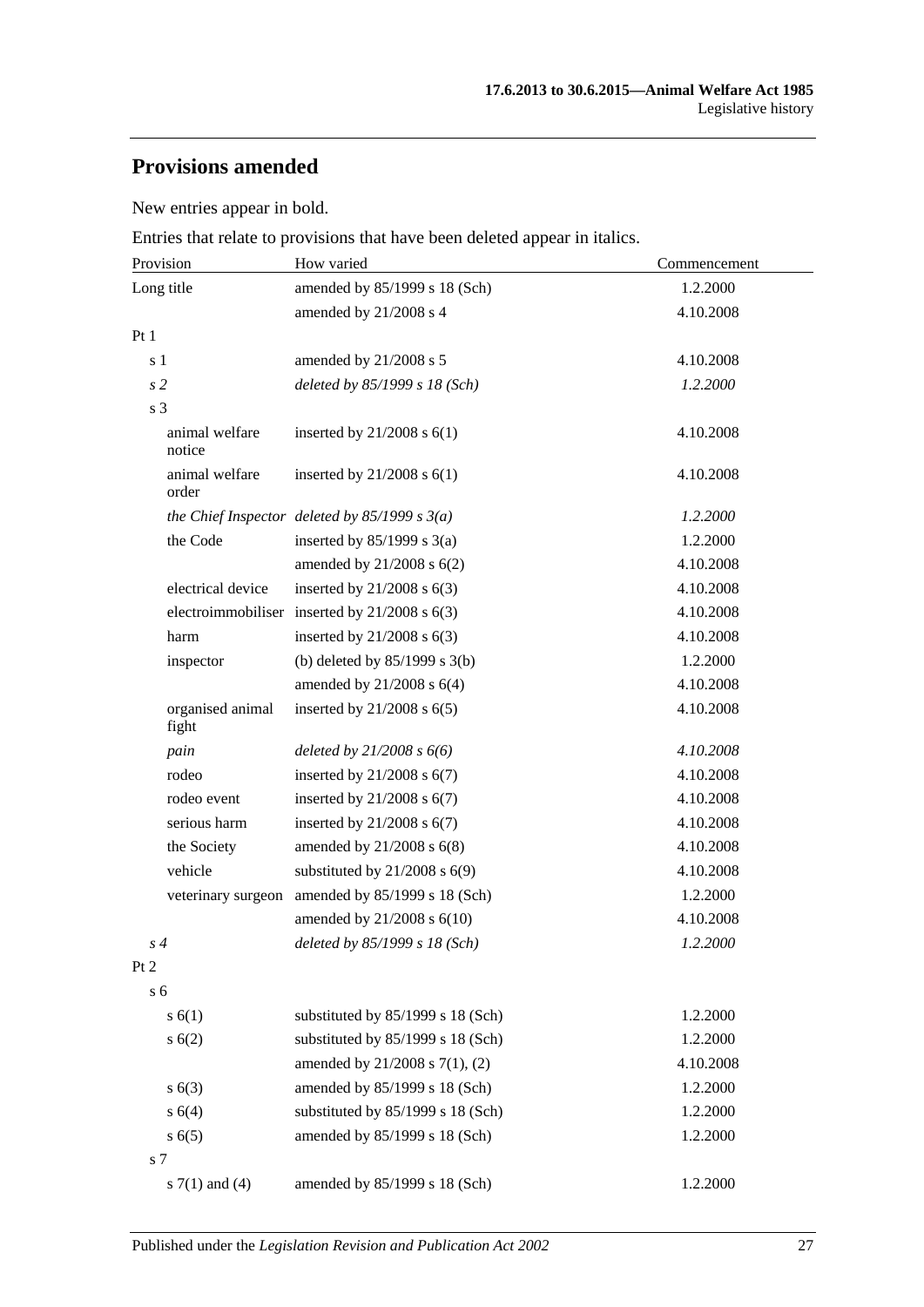#### **Animal Welfare Act 1985—17.6.2013 to 30.6.2015** Legislative history

| s <sub>8</sub>                         | amended by 85/1999 s 18 (Sch)                                          | 1.2.2000  |
|----------------------------------------|------------------------------------------------------------------------|-----------|
| s 9                                    |                                                                        |           |
| $s \, 9(1)$                            | substituted by 85/1999 s 18 (Sch)                                      | 1.2.2000  |
| $s \, 9(2)$                            | deleted by 85/1999 s 18 (Sch)                                          | 1.2.2000  |
| $s\,9(5)$                              | amended by 85/1999 s 18 (Sch)                                          | 1.2.2000  |
| $s \, 9(6)$                            | substituted by 85/1999 s 18 (Sch)                                      | 1.2.2000  |
| s <sub>9A</sub>                        | inserted by 84/2009 s 29                                               | 1.2.2010  |
| s 11                                   |                                                                        |           |
| s 11(1)                                | amended by 85/1999 s 18 (Sch)                                          | 1.2.2000  |
| s 11(2)                                | substituted by 85/1999 s 18 (Sch)                                      | 1.2.2000  |
| s 12                                   | amended by 85/1999 s 4                                                 | 1.2.2000  |
| Pt 3 before substitution<br>by 21/2008 |                                                                        |           |
| s <sub>13</sub>                        |                                                                        |           |
| $s$ 13(1)                              | substituted by $85/1999$ s 18 (Sch)                                    | 1.2.2000  |
| $s\,13(2)$                             | amended by 85/1999 s 5                                                 | 1.2.2000  |
| $s\,13(2)$                             | $(i)$ — $(l)$ deleted by 85/1999 s 5                                   | 1.2.2000  |
| ss 14 and 15                           | amended by 85/1999 s 18 (Sch)                                          | 1.2.2000  |
| $Pt\,3$                                | substituted by 21/2008 s 8                                             | 4.10.2008 |
| $s$ 15 $A$                             | s 33 amended by 85/1999 s 18 (Sch)                                     | 1.2.2000  |
|                                        | s 33 amended and redesignated as s 15A by<br>$21/2008$ s $13(1)$ , (2) | 4.10.2008 |
| Pt 4                                   |                                                                        |           |
| s 16                                   |                                                                        |           |
| s 16(1)                                | amended by 85/1999 s 18 (Sch)                                          | 1.2.2000  |
| s 17                                   |                                                                        |           |
| 17(2)                                  | amended by 85/1999 s 6                                                 | 1.2.2000  |
| s 18                                   |                                                                        |           |
| s 18(1)                                | amended by 85/1999 s 18 (Sch)                                          | 1.2.2000  |
| s 18(2)                                | amended by 85/1999 ss 7, 18 (Sch)                                      | 1.2.2000  |
| s 19                                   |                                                                        |           |
| s 19(1)                                | amended by 85/1999 s 18 (Sch)                                          | 1.2.2000  |
| s 19(2)                                | amended by 21/2008 s 9                                                 | 4.10.2008 |
| s 19(4)                                | inserted by 85/1999 s 8                                                | 1.2.2000  |
| s 20                                   |                                                                        |           |
|                                        | s $20(1)$ , (3) and (4) amended by $85/1999$ s 18 (Sch)                | 1.2.2000  |
| s 23                                   |                                                                        |           |
| $s\,23(2)$                             | amended by 85/1999 s 18 (Sch)                                          | 1.2.2000  |
| $s\,23(3)$                             | amended by 85/1999 ss 9, 18 (Sch)                                      | 1.2.2000  |
|                                        | amended by 21/2008 s 10                                                | 4.10.2008 |
| $s \, 23(5)$ —(7)                      | amended by 85/1999 s 18 (Sch)                                          | 1.2.2000  |
| s 24                                   |                                                                        |           |
| $s\,24(1)$                             | amended by 85/1999 s 18 (Sch)                                          | 1.2.2000  |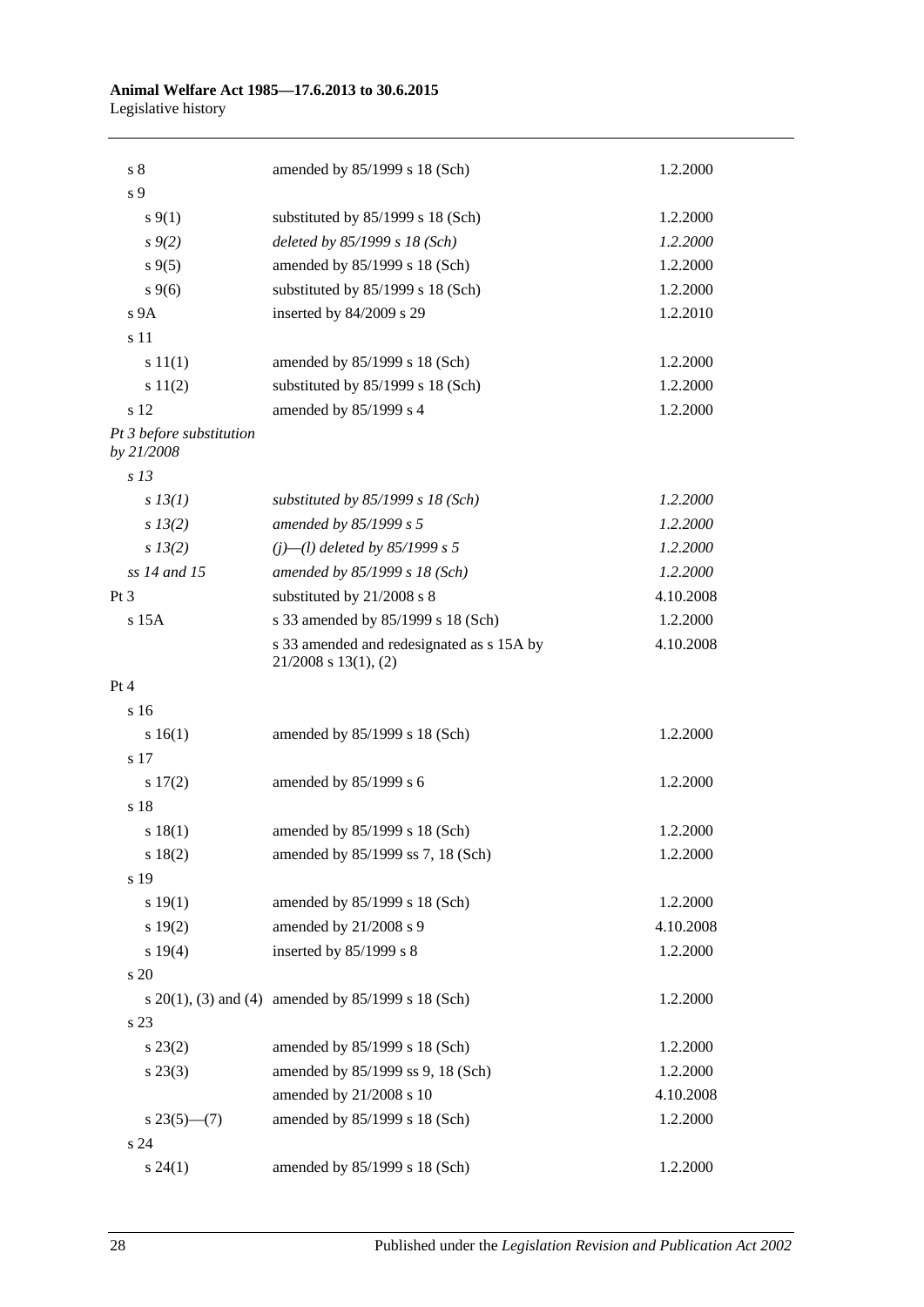| $s\,24(4)$                                | amended by 85/1999 ss 10, 18 (Sch)                  | 1.2.2000  |
|-------------------------------------------|-----------------------------------------------------|-----------|
| s 25                                      |                                                     |           |
| $s \, 25(1)$                              | amended by $85/1999$ s $11(a)$ , (b)                | 1.2.2000  |
| s 25(1a)                                  | inserted by $85/1999$ s $11(c)$                     | 1.2.2000  |
| $s\,25(2)$                                | amended by 85/1999 s 11(d)                          | 1.2.2000  |
| $s\,25(3)$                                | amended by 85/1999 ss 11(e), 18 (Sch)               | 1.2.2000  |
| s 25(4)                                   | inserted by $85/1999$ s $11(f)$                     | 1.2.2000  |
| s <sub>26</sub>                           |                                                     |           |
| s $26(1)$ and (3)                         | amended by 85/1999 s 18 (Sch)                       | 1.2.2000  |
| s 27                                      |                                                     |           |
|                                           | s 27(1), (4) and (5) amended by 85/1999 s 18 (Sch)  | 1.2.2000  |
| $Pt\,5$                                   |                                                     |           |
| heading                                   | substituted by 21/2008 s 11                         | 4.10.2008 |
| Pt 5 Div 1                                |                                                     |           |
| heading                                   | inserted by 21/2008 s 11                            | 4.10.2008 |
| s 28 before<br>substitution by<br>21/2008 |                                                     |           |
| $s\,28(1)$                                | substituted by $85/1999$ s $12(a)$                  | 1.2.2000  |
| $s\,28(2)$                                | amended by 85/1999 ss $12(b)$ , (c), 18 (Sch)       | 1.2.2000  |
| $s\,28(2a)$                               | inserted by $85/1999 s 12(d)$                       | 1.2.2000  |
| $s\,28(3)$                                | amended by 85/1999 ss $12(e)$ , 18 (Sch)            | 1.2.2000  |
| s 29 before<br>substitution by<br>21/2008 |                                                     |           |
| $s\,29(1)$                                | amended by 48/1994 Sch 2 cl 2                       | 1.12.1994 |
|                                           | amended by 20/2004 Sch 1 cl 2                       | 1.7.2006  |
| $s\,29(2)$                                | amended by $85/1999$ ss $13(a)$ , (b), 18 (Sch)     | 1.2.2000  |
| $s$ 29(3) and (4)                         | amended by 85/1999 s 18 (Sch)                       | 1.2.2000  |
| $s\,29(4a)$                               | inserted by $85/1999 s 13(c)$                       | 1.2.2000  |
| $s\,29(5)$                                | amended by 85/1999 s $13(d)$ —(h)                   | 1.2.2000  |
|                                           | s 29(7), (8) and (10) amended by 85/1999 s 18 (Sch) | 1.2.2000  |
| ss 28 and 29                              | substituted by 21/2008 s 12                         | 4.10.2008 |
| s 30 before<br>substitution by<br>21/2008 |                                                     |           |
| $s \, 30(2)$ and (3)                      | amended by 85/1999 s 18 (Sch)                       | 1.2.2000  |
| s 30A before deletion<br>by 21/2008       | inserted by 85/1999 s 14                            | 1.2.2000  |
| s 31 before<br>substitution by<br>21/2008 | amended by 85/1999 s 18 (Sch)                       | 1.2.2000  |
| Pt 5 Div 2                                | inserted by 21/2008 s 12                            | 4.10.2008 |
| Pt 5 Div 3                                | inserted by 21/2008 s 12                            | 4.10.2008 |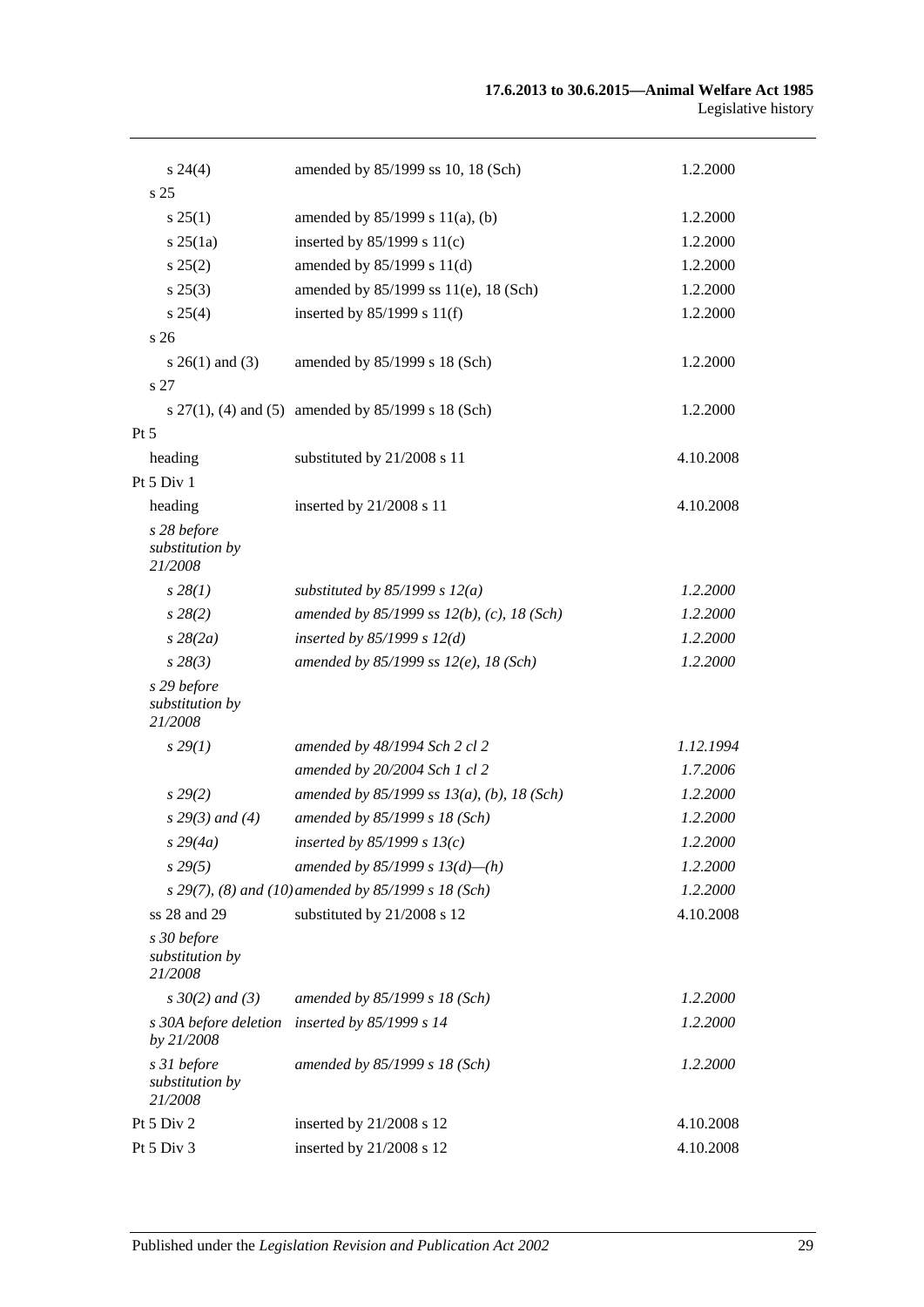#### **Animal Welfare Act 1985—17.6.2013 to 30.6.2015** Legislative history

*s 32 before deletion by 84/2009 s 32(1) and (2) amended by 85/1999 s 18 (Sch) 1.2.2000 s 32 deleted by 84/2009 s 30 1.2.2010* s 32A s 32A(1) s 36(1) substituted by 85/1999 s 16 1.2.2000 s 36(1) amended and redesignated as s 32A(1) by  $21/2008$  s  $17(1)$ —(5), (8) 4.10.2008 s 32A(2) s 36(2) amended by 85/1999 s 18 (Sch) 1.2.2000 s 36(2) amended and redesignated as s 32A(2) by 21/2008 s 17(6), (8) 4.10.2008 s 32A(3) inserted by 21/2008 s 17(7) 4.10.2008 Pt 6 s 33—see s 15A s 33 inserted by 21/2008 s 14 4.10.2008 s 34 s 34(1) amended by 85/1999 s 18 (Sch) 1.2.2000 amended by 21/2008 s 15(1) 4.10.2008 s 34(2) amended by 85/1999 s 15(a) 1.2.2000 s 34(3) amended by 85/1999 s 18 (Sch) 1.2.2000 s 34(4) inserted by 85/1999 s 15(b) 1.2.2000 amended by 21/2008 s 15(2) 4.10.2008 ss 34A and 34B inserted by 21/2008 s 16 4.10.2008 s 36—see s 32A s 38 amended by 85/1999 s 18 (Sch) 1.2.2000 substituted by 36/2011 s 6 1.1.2012 **s 38(2) amended by 16/2013 s 7(1) 17.6.2013 s 38(3) (c) deleted by 16/2013 s 7(2) 17.6.2013 s 38(3a) inserted by 16/2013 s 7(3) 17.6.2013** s 39 s 39(1) and (2) amended by 85/1999 s 18 (Sch) 1.2.2000 *s 40 before substitution by 21/2008 s 40(1) and (2) amended by 85/1999 s 18 (Sch) 1.2.2000* s 40 substituted by 21/2008 s 18 4.10.2008 *s 41 deleted by 85/1999 s 18 (Sch) 1.2.2000* s 42 amended by 85/1999 s 18 (Sch) 1.2.2000 substituted by 21/2008 s 19 4.10.2008 s 42A inserted by 85/1999 s 17 1.2.2000 ss 43A and 43B inserted by  $21/2008$  s 20 4.10.2008 s 44 s 44(2) amended by 85/1999 s 18 (Sch) 1.2.2000 amended by 21/2008 s 21(1), (2) 4.10.2008